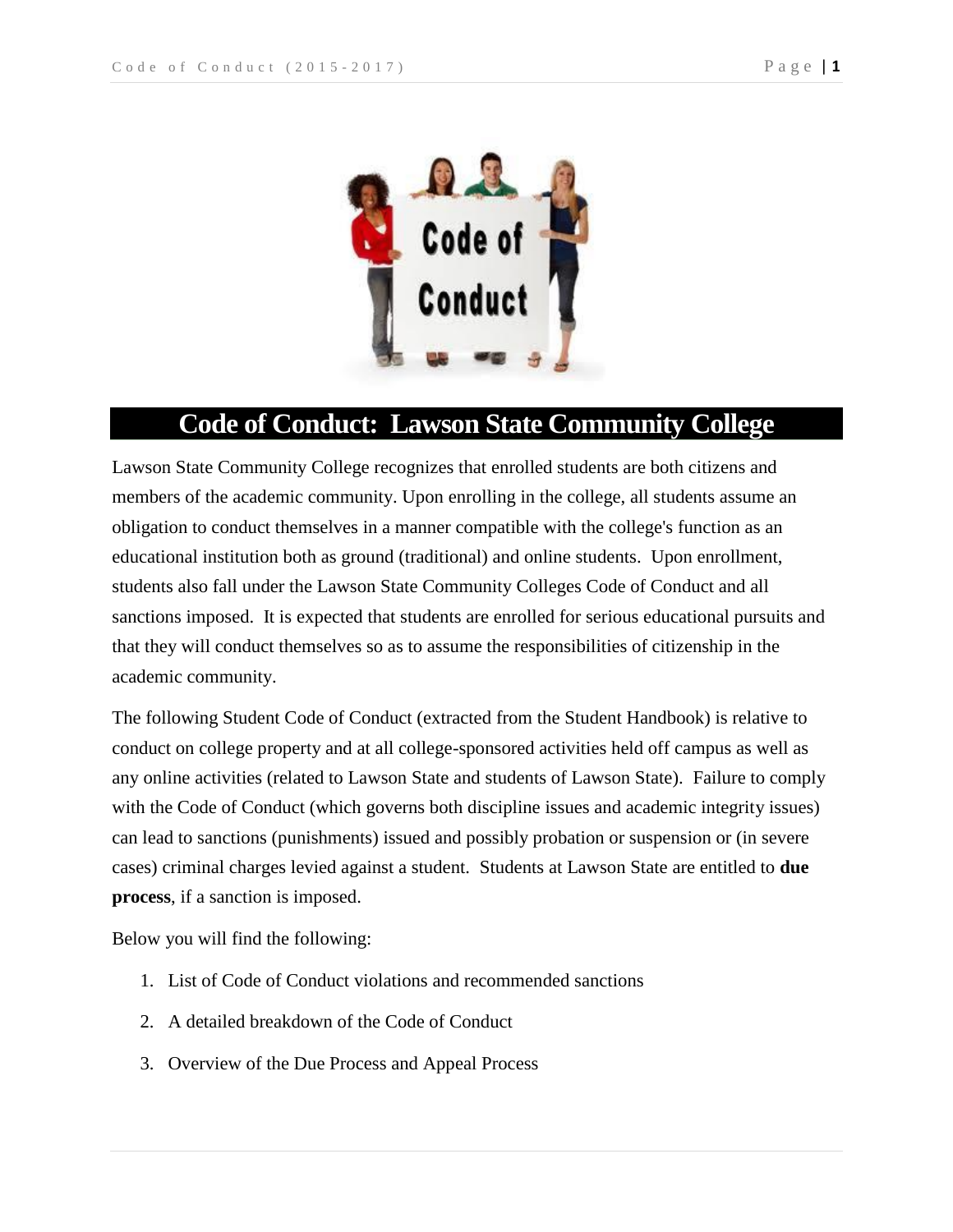# **Code of Conduct and Code of Conduct Sanctions**

Below is a listing of Code of Conduct provisions. Other provisions that fall under the Code of Conduct are listed after this preliminary list and are outlined with a complete listing of sanctions imposed for violating specific codes under the Code of Conduct.

## **College Documents and Policies**

1. Furnishing false or misleading information and/or forging, altering, or misusing college documents, records, or identification cards;

2. Disclosing records, files, or data in violation of the Family Educational Rights and Privacy Act (FERPA) of 1974 and/or using or attempting to use college computers, computer facilities, or data without proper authorization. Deliberate installation of "viruses" on college computers is included in this provision;

3. Disclosing or otherwise misusing college computer access codes;

4. Writing, issuing, or attempting to negotiate a check on an account that has insufficient funds. Violations of this provision will result in a student being automatically withdrawn from the college unless the check, plus applicable service charges, is immediately paid.

5. Sharing of passcodes associated with Lawson State Community College and its online platforms (email, Blackboard, Student Suite) or accessing other student records via unauthorized modes.

6. Gaining unauthorized access into administrative or faculty files, records, etc…

# **College Sponsored Activities**

1. Engaging in or sponsoring as an individual student or group of students any college activity on or off the campus that represents a clear and present danger to the normal educational process of the college;

2. Gambling in any form on campus or at any social function approved by the college;

3. Violating college policies, procedures or regulations concerning registration of student organizations, the use of college facilities, or the time, place, and manner of public expression;

4. Soliciting and/or selling on campus unless approved by the President;

5. Entering or occupying college buildings or property without proper authorization or bringing a guest or visitor to the college or to an approved college activity who fails to abide by the rules and regulations of the college; A student is responsible for obtaining a visitor's pass from the Student Services Center lobby for any guest or visitor he/she may bring on campus.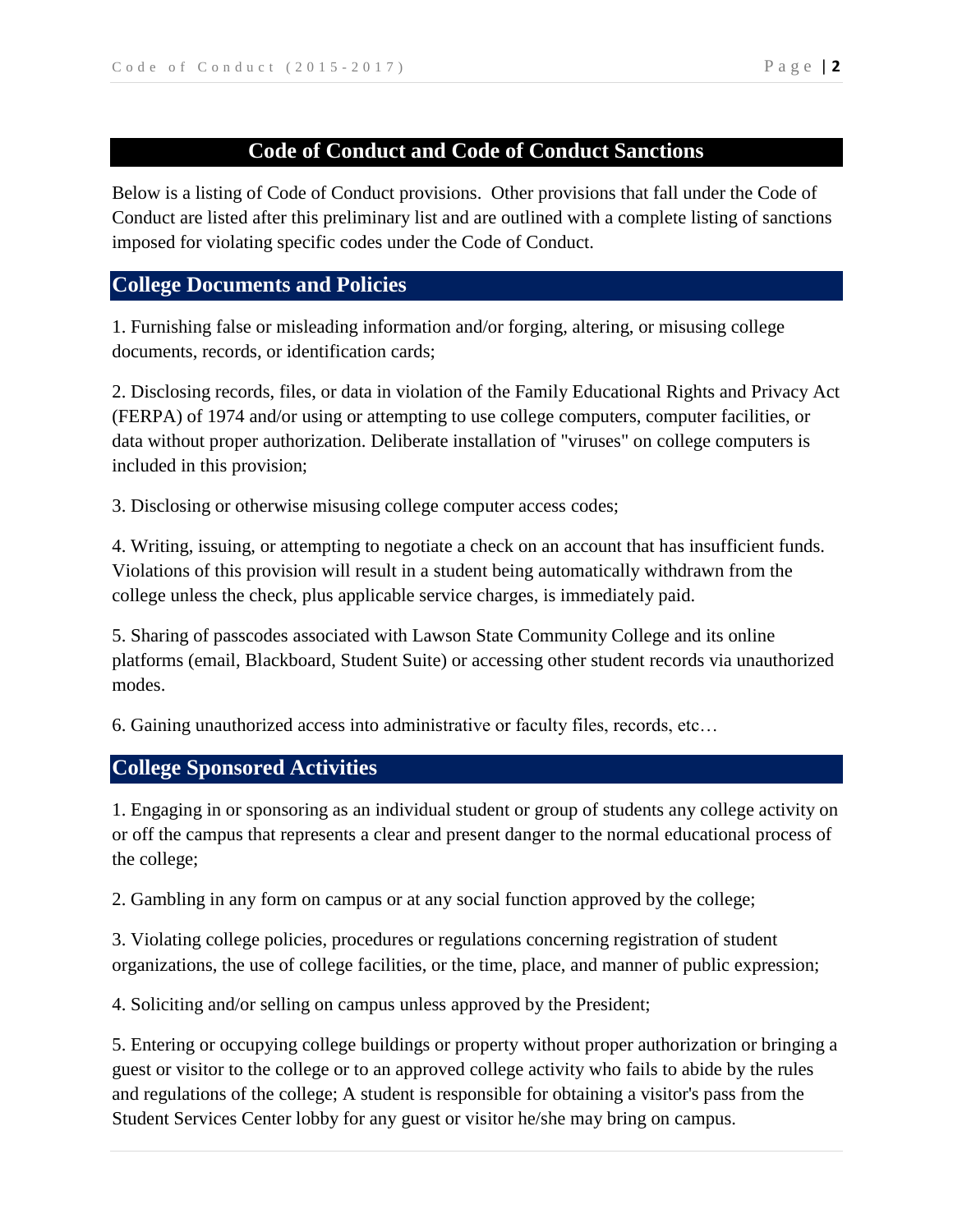## **College and Personal Property**

1. Defacing, damaging, or maliciously destroying any college, faculty, or student property or the attempt to do such destruction; Violators may be required to make appropriate financial restitution.

2. Stealing property of the college or other individuals for personal use;

3. Selling stolen property of the college or other individuals to a member of the college community or a visitor to the campus;

4. Eating or drinking in unauthorized areas, especially in classrooms, shops, and laboratories.

### **College Instruction**

1. Conducting an activity on the part of any individual or group that causes disruption or interference with the teaching-learning environment or the regular operation of the college, including:

a. occupying any building or campus areas for the purpose of disruption or interference;

b. preventing or attempting to prevent the entrance or exit of students, faculty, administration, staff, or authorized visitors to and from the campus or buildings;

c. failing to obey directions of faculty, administrators, or security officers in situations relating to the regular operation of the college;

2. Displaying any inflammatory or incendiary signs, posters or banners, or the distribution of literature, or the circulation of petitions or publications proposing any actions to disrupt the educational process or teaching-learning environment;

3. Failing to comply with a request to report to a faculty or staff member for a conference;

4. Failing to follow department rules, directives of instructors, or failing to carry out assignments;

5. Leaving scheduled classes or training sessions without permission of the instructor;

6. Cheating on tests, individual projects, and/or individual assignments through any means, including electronic means.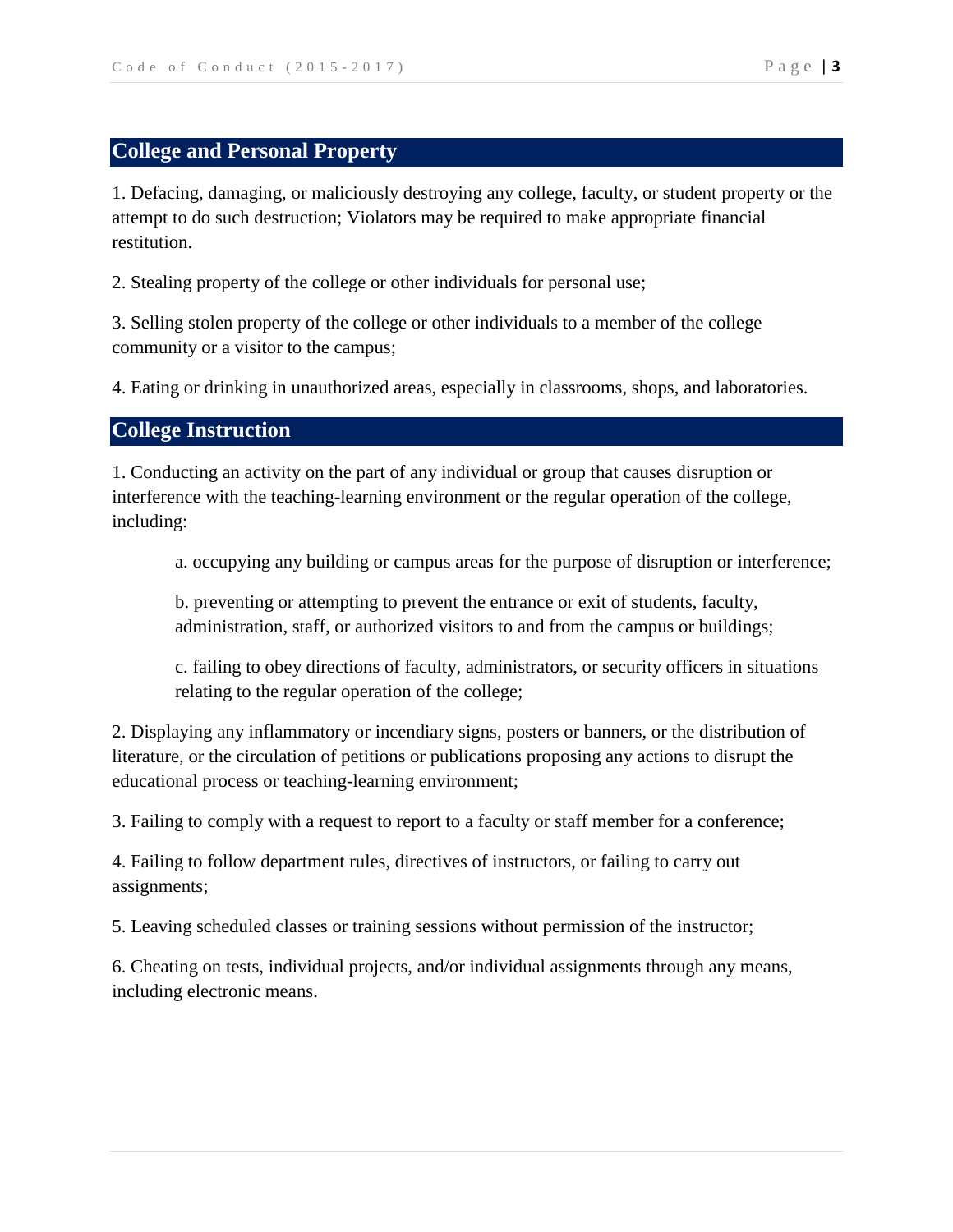## **Firearms, Drugs, and Alcohol**

1. Possessing, exhibiting, or using firearms of any kind, explosives (including all types of fireworks), live ammunition, obnoxious bombs, chemicals, or weapons already designated as illegal by city, county, state, or federal law. Duly authorized peace officers, who will be wearing or carrying guns, are required to display their official badges at all times while on campus.

2. Possessing, transporting, selling, and/or using any illegal or hallucinatory substances and/or drug paraphernalia while on campus and/or involved in any college activity.

3. Possessing, transporting, distributing, consuming, or being under the influence of alcoholic beverages and or illegal drugs while on campus or involved in approved college activities.

#### **Harassment and Retaliation**

Lawson State Community College has a zero tolerance policy against harassment and/or retaliation and takes such actions seriously. With that in mind, please be advised that knowingly filing false harassment or retaliation claims can have serious repercussions.

#### **Harassment**

1. Harassing a student or students, faculty, staff, administration, or the college as an institution by a student or students, or by a non-student or nonstudents, including threats in any way expressed or implied against persons or property.

2. Assaulting physically or abusing any person on campus or at an approved college activity to the extent that such abuse would endanger or threaten the general health or welfare of the person abused or assaulted.

3. Conducting or expressing oneself in a loud, indecent, or profane manner on campus, on college-controlled property, or at approved college activities.

Harassment is abusive or hostile conduct which is directed toward or inflicted upon another person because of his or her race, color, religion, ethnicity, national origin, sex, sexual orientation, age, disability, or veteran's status and which, because of its severity or pervasiveness, unreasonably interferes with an individual's work or academic performance or creates a hostile or abusive work or learning environment for that individual's work, education, or participation in a [college] activity. Harassment is typically based on stereotyped prejudices and includes, but is not limited to, slurs, jokes, objectionable epithets, or other verbal, graphic, or physical conduct that demeans, insults, or intimidates an individual because of his or her race, color, religion, ethnicity, national origin, sex, sexual orientation, age, disability, or veteran status (UA, 2012).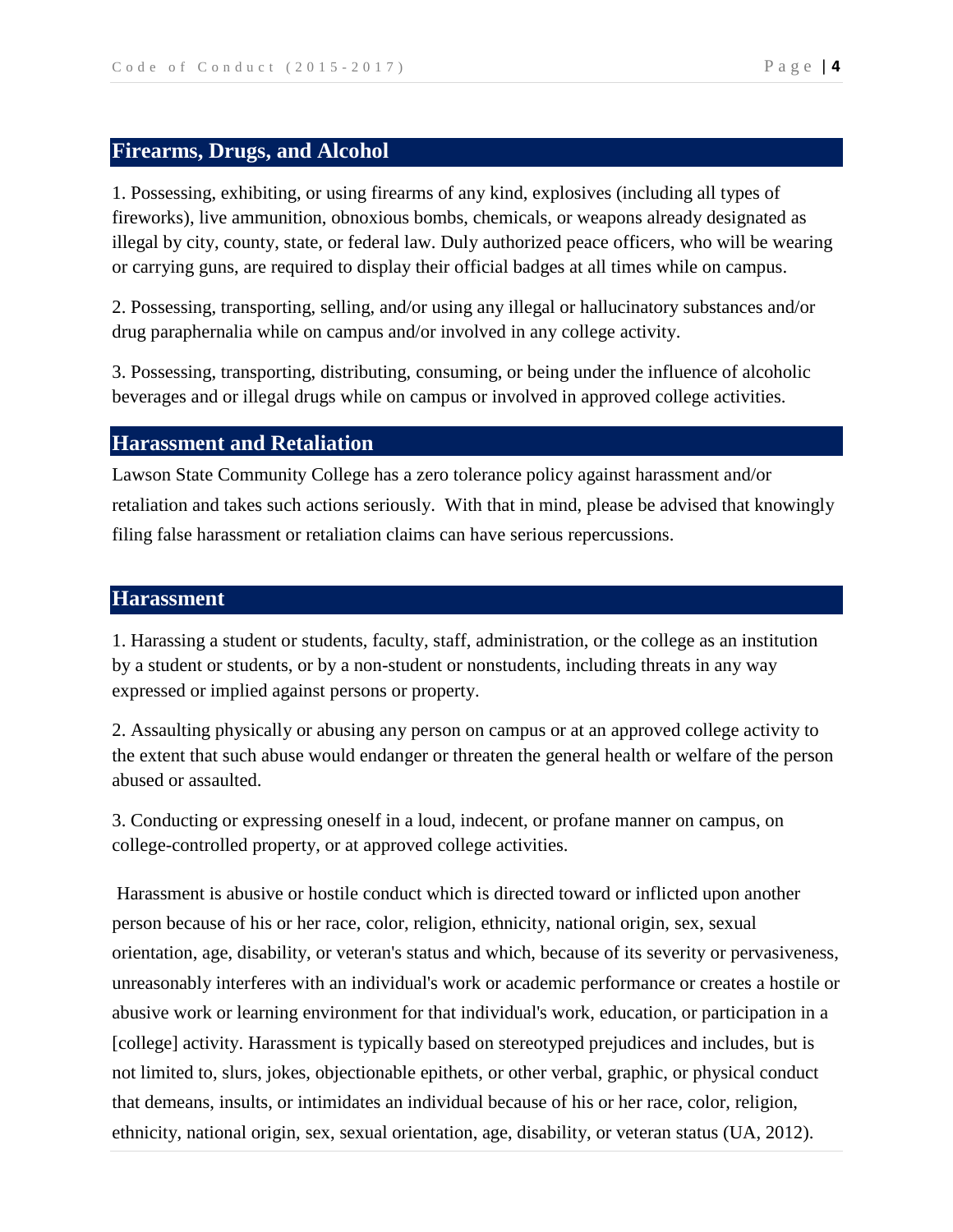#### **Sexual Harassment**

Sexual harassment includes unwelcome sexual advances, requests for sexual favors, and other verbal or physical conduct of a sexual nature when (1) submission to such conduct is made, either explicitly or implicitly, a term or condition of employment or academic advancement; (2) submission to or rejection of such conduct by an individual is used as the basis for employment or academic decisions; or (3) such conduct has the purpose or effect of unreasonably interfering with an individual's performance as an employee or student or creating an intimidating, hostile, or offensive working or learning environment (UA, 2012).

### **Retaliation (Against Sexual Harassment Claims)**

Retaliation against persons who oppose or complain about harassment is strictly prohibited. Retaliation is any action that has the effect of punishing a person for engaging in a legally protected activity, such as alleging harassment, making a harassment complaint, or assisting in a harassment investigation. Examples of retaliatory adverse employment actions include suspension, demotion, or termination. In addition, this policy prohibits retaliation in the form of harassment, intimidation, threats, or coercion, or in the form of any materially adverse harm that would dissuade a reasonable student or employee from filing a harassment complaint or participating in a harassment investigation (UA, 2012).

## **Retaliation**

Retaliation against persons who oppose, complain, or file a grievance or any other issue is strictly prohibited on the campus of Lawson State. Retaliation is any action that has the effect of punishing a person for engaging in a legally protected activity, such as making a complaint or appeal or grievance, or assisting in a complaint or appeal or grievance investigation. Examples of retaliatory adverse employment actions include suspension, demotion, or termination. In addition, this policy prohibits retaliation in the form of harassment, intimidation, threats, or coercion, or in the form of any materially adverse harm that would dissuade a reasonable student or employee from filing a complaint, an appeal or grievance or participating in said investigation (UA, 2012).

# **Social Media Guidelines**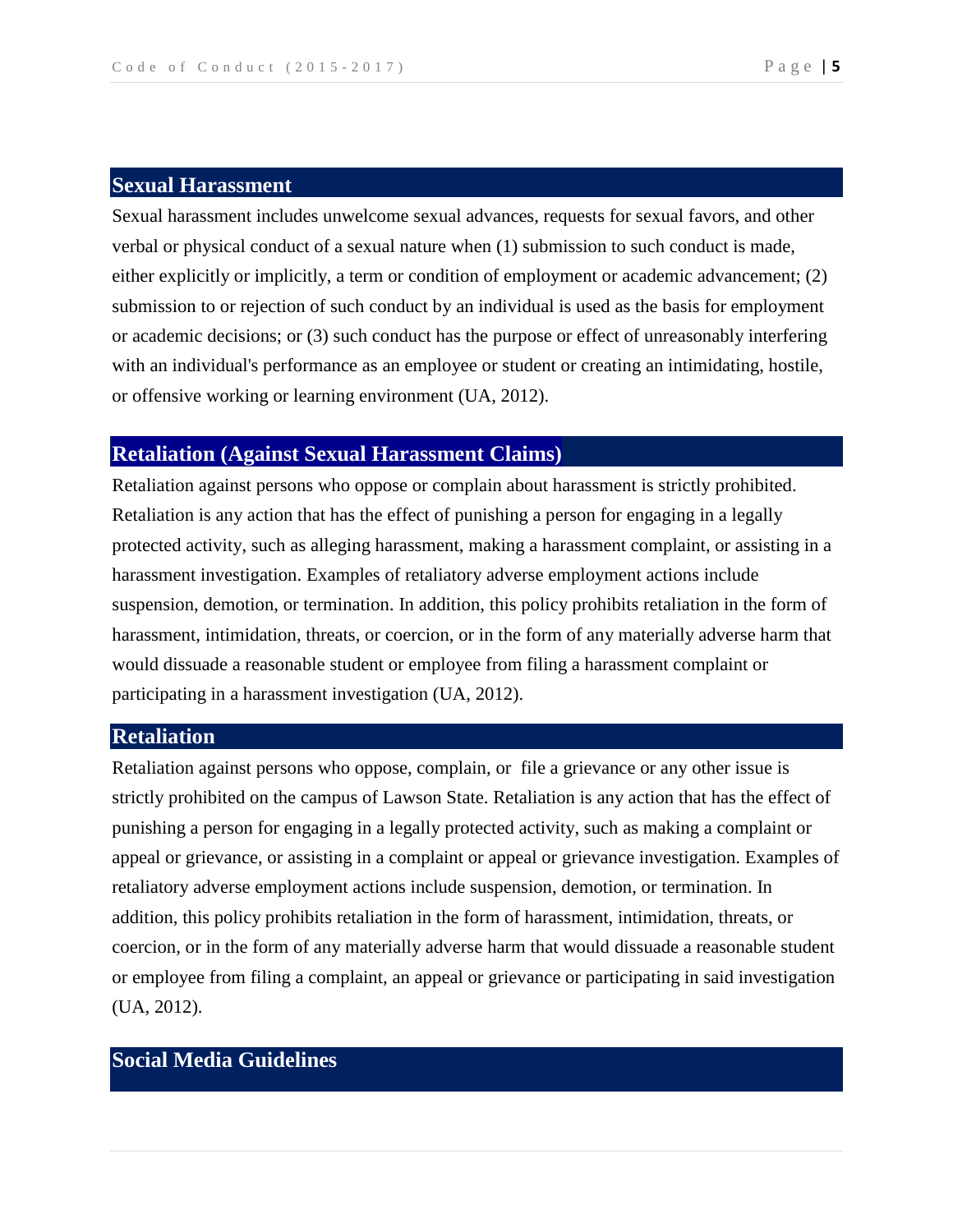Be mindful with using the name of Lawson State in all social media online. Remember, your opinion online is your opinion and does not reflect Lawson State nor (as a student) are you authorized to speak for Lawson State. Thus, in your comments, you have an obligation as a LSCC student to make it clear that your opinions are yours and do not represent the college in any way.

- 1. Students in using social media should always exercise good judgment and common sense.
- 2. **Protect your privacy.** Do not share passwords to third parties unless you are working with the technical Help Desk to trouble shoot a technical issue with Student Suite, Email or Blackboard. Releasing of passwords could violate subject you to privacy violations and could also jeopardize the security of your personal records here at Lawson State.
- 3. **Social Media is Not Private.** Be mindful that you are creating a history via your Social Media sites. Thus, create a positive existence that future colleges or companies would be proud of reading about you. Posting of inappropriate statements to include foul language, sexually explicit photos or videos can damage your reputation. Also note that once you put something on the World Wide Web (associated with your name) it does not truly disappear.
- 4. **Photo and Video.** Never use individual photos or videos of others online without their express person.
- 5. **Inappropriate Use Violations.** Violating the *Code of Conduct* while using social media may result in disciplinary action.
- 6. **Treat others with respect.** Social media should NEVER be used to assail, attack or seek retribution against others. Remember, everything you do and say can be tracked. Never embarrass yourself or the college. Consider that employers and colleges use social media as well to determine your readiness to enter their college or join their workforce.
- 7. **Report Inappropriate Incidents Online:** If a student finds themselves on an inappropriate website while on the campus of Lawson State, they should log off and report the incident immediately, so the college can take steps to rid the "pop up" from the system and trouble shoot the problem.
- 8. **Electronic or Phone (text) stalking or bullying. Lawson State has a strict harassment.**  Bullying and stalking fall under harassing behavior. The college makes no distinction between face-to-face bullying, intimidation, assaulting or stalking or online bullying, text harassing, intimidation, assaulting or stalking if it involves two LSCC students or a LSCC employee. Thus, if a student is involved in this type of serious behavior, he or she is subject to disciplinary action.
- 9. **YouTube, Posting of Video or Creating of a Lawson State Website.** It is a violation to use Lawson State Community College's name to post unauthorized videos online or websites (using the college's name in the title). As a student, the college does NOT grant you the right to use the name or likeness of the institution online. Permission to use the name of Lawson State MUST be granted in advance before posting of video or creating of a website. Contact the Public Relations Office for permission. Never create an unauthorized video or website using the name of Lawson State or Lawson State Community College.

**NOTE:** Lawson State reserves the right to seek all legal remedy in its efforts to remove the unauthorized use of any social media page, video, content or account that uses the college's name (Lawson State or Lawson State Community College or LSCC). Further, the college will seek to remove all content that is deemed as intentionally inflammatory, baseless, deceitful, or harmful to the institution due to its inaccuracy or flagrant disregard of the truth. In addition, the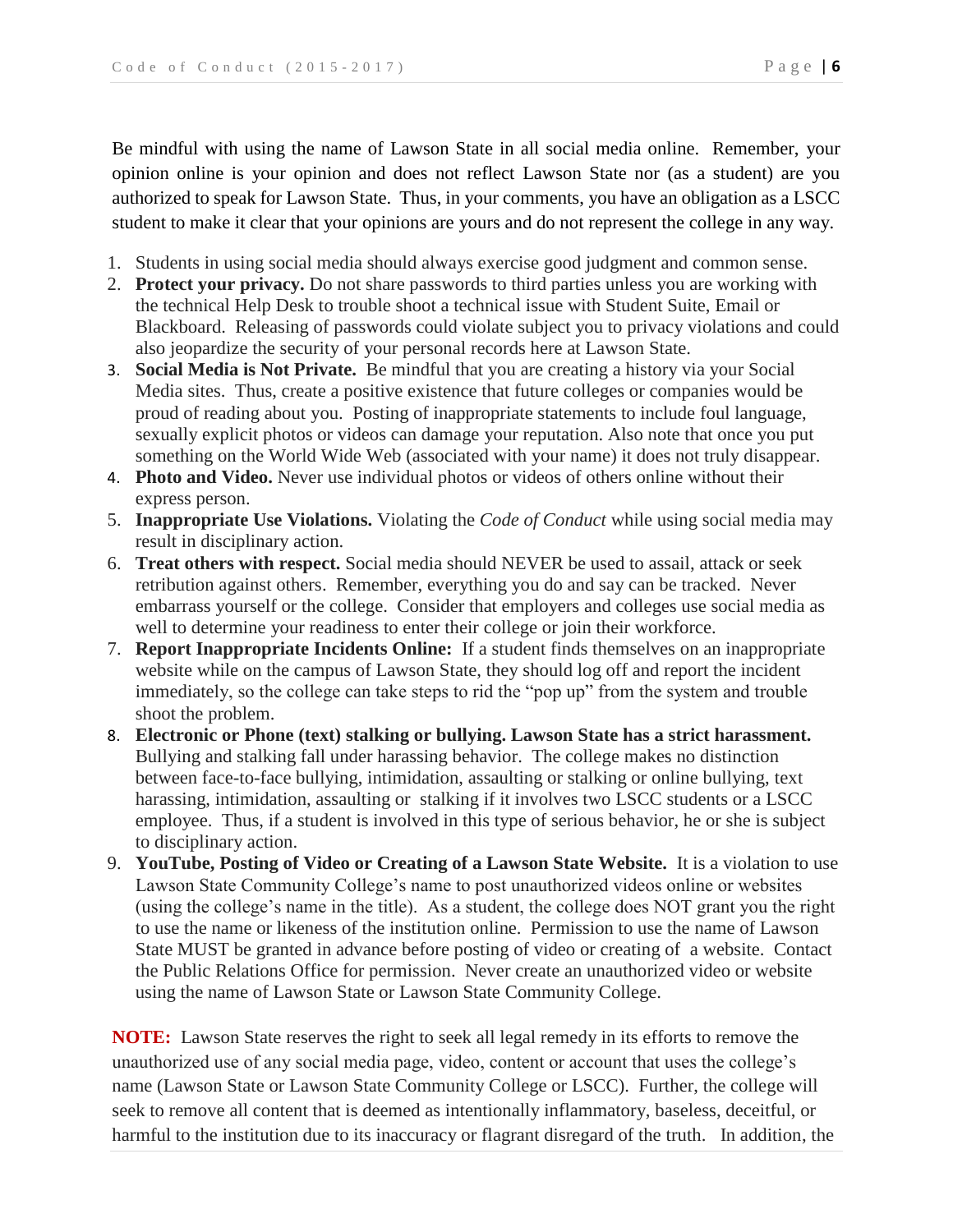college will cooperate with law enforcement investigators regarding such approaches to defame or harm the institution and seek legal remedy, if necessary.**ng**

## **Sanctions (Defined)**

Sanctions (punishments imposed for acts of academic dishonesty or code of conduct violations) are categorized by levels (based on the severity of the infraction/offense committed by the student or based on whether the infraction has been repeated by a student). Sanctions are categorized by degrees, **Level 1**, **Level 2** and **Level 3**. Sanctions categorized as **Level 1** sanctions are considered less severe punishments in response to violations. If a student repeats an offense, the level of the sanction increases. Some offenses (*based on severity*) do not have a Level 1 sanction associated with them. In such cases, the college views the offense as being so extreme that the offense is automatically elevated to a **Level 2** or **Level 3** offense upon execution of the act itself (i.e., paying a third party to complete assignments, bringing a weapon on campus, etc…). In such cases, the student could face suspension.

| <b>Types of Academic Infractions that</b><br>could be potentially imposed                                                                                 | Sanctions: Level 1 (L1), Level 2 (L2),<br>Level $3$ (L3)                                                                                                                                                                                                                                                                                                                                                                                     |
|-----------------------------------------------------------------------------------------------------------------------------------------------------------|----------------------------------------------------------------------------------------------------------------------------------------------------------------------------------------------------------------------------------------------------------------------------------------------------------------------------------------------------------------------------------------------------------------------------------------------|
| <b>Cheating Offenses</b>                                                                                                                                  |                                                                                                                                                                                                                                                                                                                                                                                                                                              |
| Cheating on tests, individual projects and/or individual<br>assignments                                                                                   | $1st$ Offense (L1): Zero on the Assignment (L1)<br>2 <sup>nd</sup> Offense: Administrative Withdrawal or Failure in the Class<br>(L2)<br>$3rd$ Offense: Suspension (L3) Student sent to a Disciplinary<br>Committee for Due Process Hearing.                                                                                                                                                                                                 |
| Plagiarism: Submitting work as your own that was<br>created from a secondary source without properly<br>paraphrasing or quoting and crediting the source. | $1st$ Offense (L1): Student must successfully complete an online<br>module regarding academic integrity assigned by Dean. Faculty<br>member must demonstrate that he or she has taught the student<br>how not to plagiarize. Student is given a second attempt to<br>submit the work (plagiarized free).<br>$2nd$ Offense: Zero on the Assignment (L1)<br>3 <sup>rd</sup> Offense: Administrative Withdrawal or Failure in the Class<br>(L2) |

#### **TYPES OF VIOLATIONS AND RECOMMENDED SANCTIONS**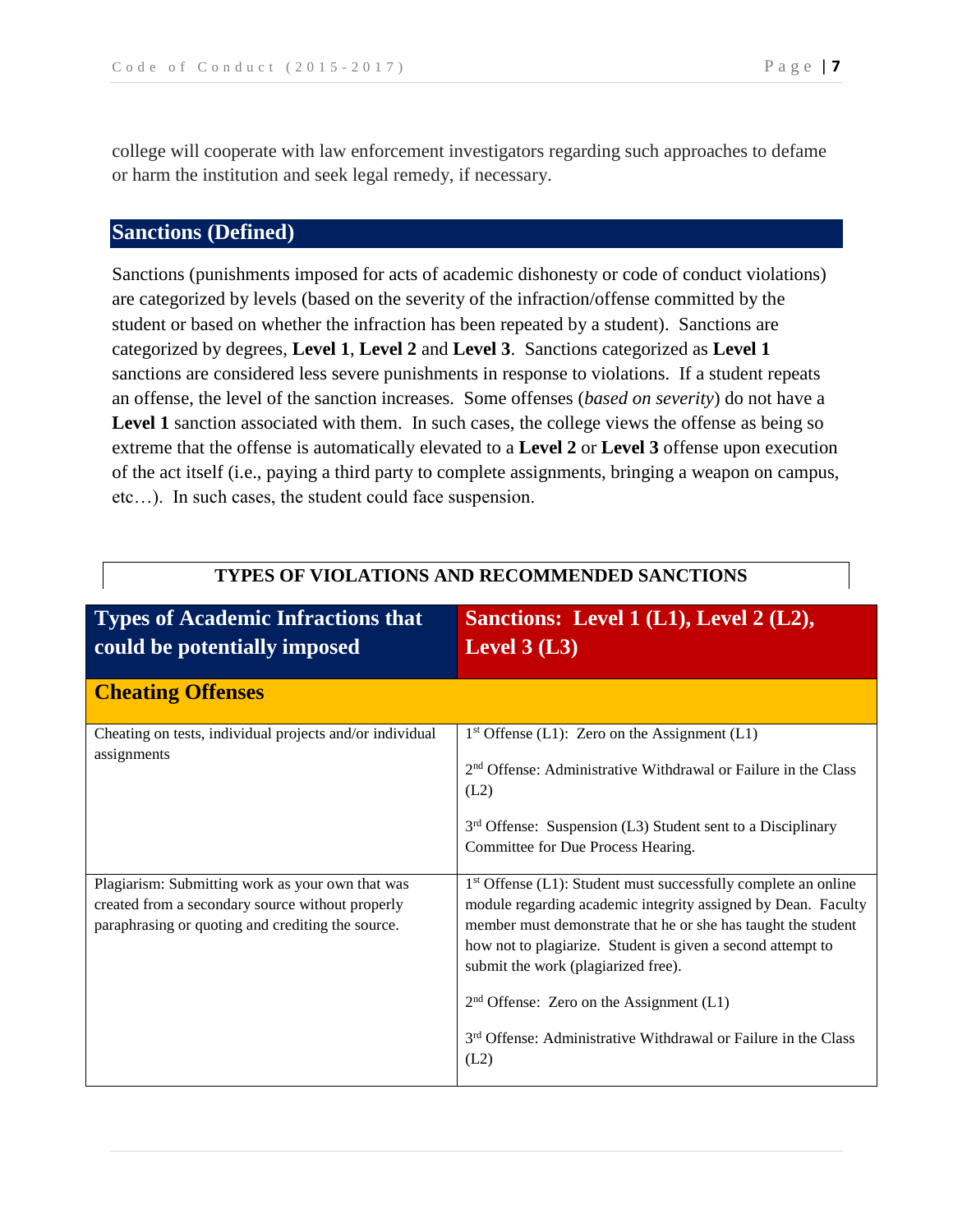|                                                                                                  | 4 <sup>th</sup> Offense: Suspension (L3). Behavior is now viewed as a<br>Condo of Student sent to a Disciplinary Committee for Due |
|--------------------------------------------------------------------------------------------------|------------------------------------------------------------------------------------------------------------------------------------|
|                                                                                                  | Process Hearing.                                                                                                                   |
| Using electronic devices to cheat in any form or                                                 | $1st$ Offense: Zero on the Assignment (L1)                                                                                         |
| measure (in traditional or online classes)                                                       | 2 <sup>nd</sup> Offense: Administrative Withdrawal or Failure in the Class<br>(L2)                                                 |
|                                                                                                  | 3 <sup>rd</sup> Offense: Suspension (L3). Student sent to a Disciplinary<br>Committee for Due Process Hearing.                     |
| Use of electronic devices or technologies to share                                               | 1 <sup>st</sup> Offense: Zero on the Assignment L1)                                                                                |
| information about course work, quizzes or tests in order<br>to support cheating in the classroom | 2 <sup>nd</sup> Offense: Administrative Withdrawal or Failure in the Class<br>(L2)                                                 |
|                                                                                                  | 3 <sup>rd</sup> Offense: Suspension (L3). Student sent to a Disciplinary<br>Committee for Due Process Hearing.                     |
| Passing along completed work from one student to                                                 | $1st$ Offense: Zero on the Assignment (L1)                                                                                         |
| another (in person or through electronic means)                                                  | 2 <sup>nd</sup> Offense: Administrative Withdrawal or Failure in the Class<br>(L2)                                                 |
|                                                                                                  | $3rd$ Offense: Suspension (L3). Student sent to a Disciplinary<br>Committee for Due Process Hearing.                               |
| Submitting work (as your own) that was not produced                                              | $1st$ Offense: Zero on the Assignment (L1)                                                                                         |
| 100% by student                                                                                  | 2 <sup>nd</sup> Offense: Administrative Withdrawal or Failure in the Class<br>(L2)                                                 |
|                                                                                                  | 3 <sup>rd</sup> Offense: Suspension. Student sent to a Disciplinary<br>Committee for Due Process Hearing (L3)                      |
| <b>Types of Academic Infractions that</b>                                                        | Sanctions: Level 1 (L1), Level 2 (L2),                                                                                             |
| could be potentially imposed                                                                     | Level $3$ (L3)                                                                                                                     |
| <b>Cheating Offenses Continued</b>                                                               |                                                                                                                                    |
| Submitting the graded work produced in one class for                                             | $1st$ Offense: Zero on the Assignment (L1)                                                                                         |
| another assignment (in a different class).                                                       | 2 <sup>nd</sup> Offense: Administrative Withdrawal or Failure in the Class<br>(L2)                                                 |
|                                                                                                  | 3 <sup>rd</sup> Offense: Suspension (L3). Student sent to a Disciplinary<br>Committee for Due Process Hearing.                     |
| Copying from another student or from an electronic<br>source                                     | $1st$ Offense: Zero on the Assignment (L1)                                                                                         |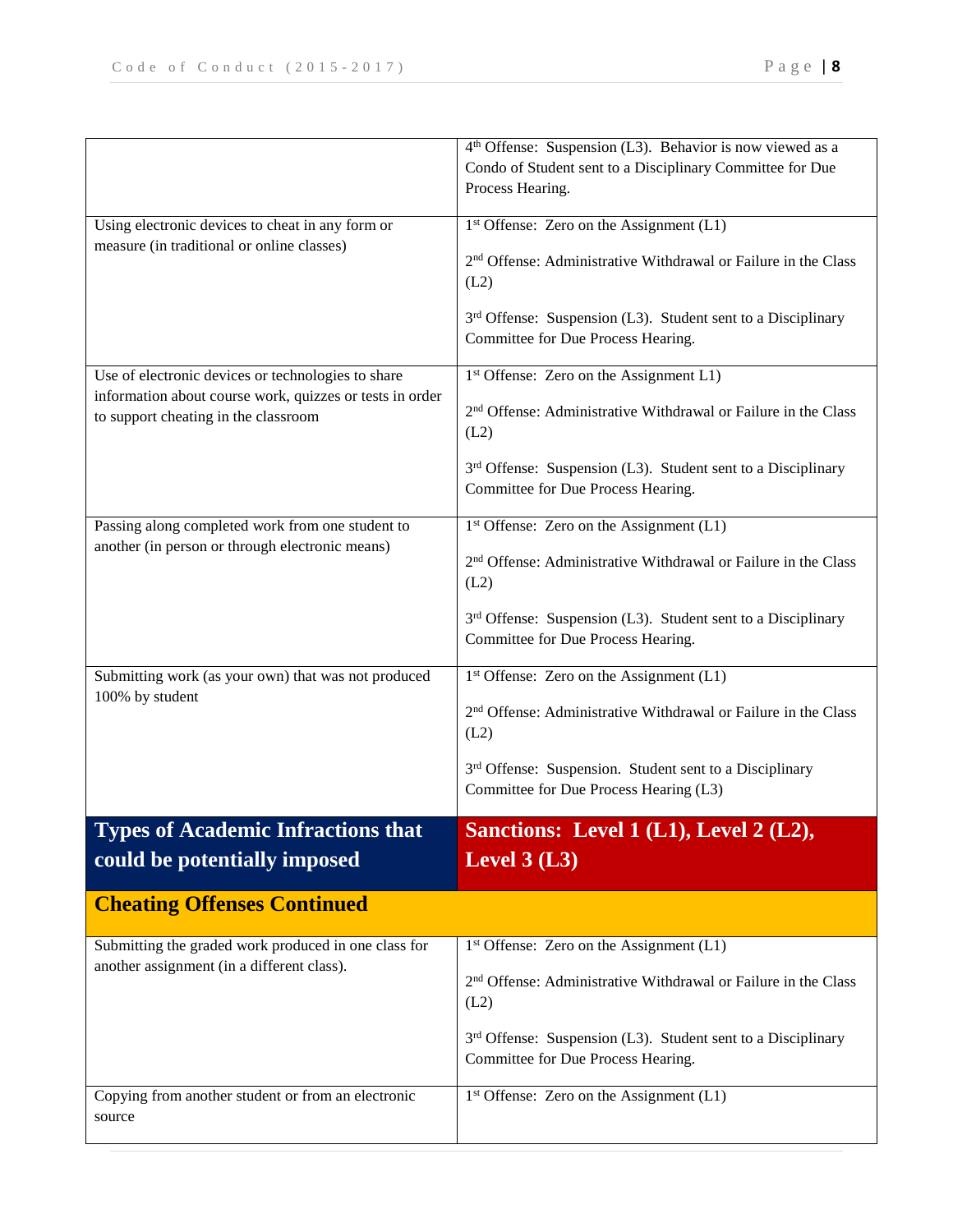|                                                           | 2 <sup>nd</sup> Offense: Administrative Withdrawal or Failure in the Class                         |
|-----------------------------------------------------------|----------------------------------------------------------------------------------------------------|
|                                                           | (L2)                                                                                               |
|                                                           |                                                                                                    |
|                                                           | 3rd Offense: Suspension. Student sent to a Disciplinary<br>Committee for Due Process Hearing. (L3) |
|                                                           |                                                                                                    |
| Purchasing or sharing of work from another student or     | 1st Offense: Zero on the Assignment and Automatic Academic                                         |
| from an electronic source                                 | Probation (L1). Next cheating infraction of any kind can lead to                                   |
|                                                           | suspension. (L2)                                                                                   |
|                                                           | 2 <sup>nd</sup> Offense: Administrative Withdrawal or Failure in the Class.                        |
|                                                           | Plus, suspension. Student sent to a Disciplinary Committee for                                     |
|                                                           | Due Process Hearing (L3)                                                                           |
|                                                           |                                                                                                    |
| Using "crib notes" or hidden notes during a test or quiz. | $1st$ Offense: Zero on the test or quiz or assignment (L1)                                         |
| Sharing of laboratory books to complete graded            | 2 <sup>nd</sup> Offense: Administrative Withdrawal or Failure in the Class                         |
| assignments in person on via electronic means             | $(L2)$ .                                                                                           |
|                                                           |                                                                                                    |
|                                                           | 3 <sup>rd</sup> Offense: Suspension. Student sent to a Disciplinary                                |
|                                                           | Committee for Due Process Hearing (L3).                                                            |
| Being in possession of an unauthorized exam in person     | 1 <sup>st</sup> Offense: Zero on the Test and automatic Academic                                   |
| or via electronic means                                   | Probation. (L1) Next cheating infraction of any kind can lead to                                   |
|                                                           | suspension. (L2)                                                                                   |
|                                                           | 2 <sup>nd</sup> Offense: Administrative Withdrawal or Failure in the Class.                        |
|                                                           | Plus, suspension. Student sent to a Disciplinary Committee for                                     |
|                                                           | Due Process Hearing (L3)                                                                           |
|                                                           |                                                                                                    |
| Forwarding an exam to another student in person or via    | 1 <sup>st</sup> Offense: Zero on the Test and automatic Academic                                   |
| electronic means                                          | Probation (L1). Next cheating infractions of any kind can lead to                                  |
|                                                           | suspension (L2).                                                                                   |
|                                                           | 2 <sup>nd</sup> Offense: Administrative Withdrawal or Failure in the Class.                        |
|                                                           | Plus, suspension. Student sent to a Disciplinary Committee for                                     |
|                                                           | Due Process Hearing (L3)                                                                           |
|                                                           |                                                                                                    |
|                                                           |                                                                                                    |
|                                                           |                                                                                                    |
|                                                           |                                                                                                    |
|                                                           |                                                                                                    |
|                                                           |                                                                                                    |
|                                                           |                                                                                                    |
|                                                           |                                                                                                    |
|                                                           |                                                                                                    |
|                                                           |                                                                                                    |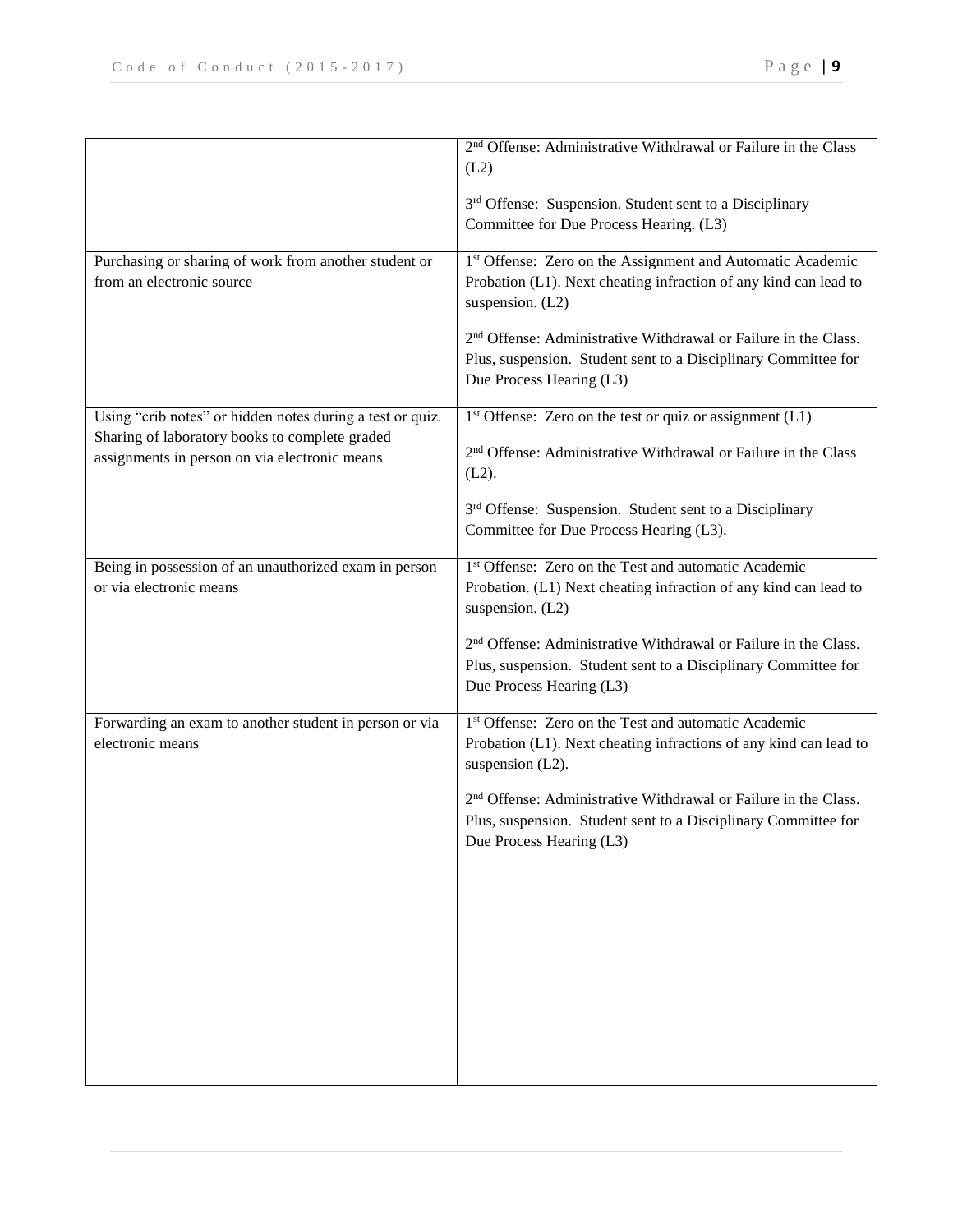| <b>Code of Conduction Violations that</b>                                                                                                                                                                                                                                                                                       | Sanctions: Level $1(L1)$ , Level $2(L2)$ ,                                                                                                                                                                                                                                                                                                                                                                                                                          |
|---------------------------------------------------------------------------------------------------------------------------------------------------------------------------------------------------------------------------------------------------------------------------------------------------------------------------------|---------------------------------------------------------------------------------------------------------------------------------------------------------------------------------------------------------------------------------------------------------------------------------------------------------------------------------------------------------------------------------------------------------------------------------------------------------------------|
| could be potentially imposed                                                                                                                                                                                                                                                                                                    | Level $3(L3)$                                                                                                                                                                                                                                                                                                                                                                                                                                                       |
| <b>College Documents and Policies:</b>                                                                                                                                                                                                                                                                                          |                                                                                                                                                                                                                                                                                                                                                                                                                                                                     |
| Furnishing false or misleading information and/or<br>forging, altering, or misusing college documents,<br>records, or identification cards.                                                                                                                                                                                     | 1st Offense: Verbal Warning, Probation and/or Suspension (L1)<br>2 <sup>nd</sup> Offense: Automatic Suspension. Student sent to a<br>Disciplinary Committee for Due Process Hearing (L2)                                                                                                                                                                                                                                                                            |
| Disclosing records, files, or data in violation of the<br>Family Educational Rights and Privacy Act of 1974<br>and/or using or attempting to use college computers,<br>computer facilities, or data without proper<br>authorization. Deliberate installation of "viruses" on<br>college computers is included in this provision | 1st Offense: Verbal Warning, Probation and/or Suspension (L1).<br>2 <sup>nd</sup> Offense: Automatic Suspension. Student sent to a<br>Disciplinary Committee for Due Process Hearing (L2).                                                                                                                                                                                                                                                                          |
| Disclosing or otherwise misusing or sharing college<br>computer access codes. Attempting to hack or<br>otherwise illegally access college computers, databases<br>or other electronic or digital devices.                                                                                                                       | 1st Offense: Verbal Warning, Probation and/or Suspension (L1).<br>2 <sup>nd</sup> Offense: Automatic Suspension. Student sent to a<br>Disciplinary Committee for Due Process Hearing (L2).                                                                                                                                                                                                                                                                          |
| Writing, issuing, or attempting to negotiate a check<br>on an account that has insufficient funds.                                                                                                                                                                                                                              | 1 <sup>st</sup> Offense: Violations of this provision will result in a student<br>being automatically withdrawn from the college unless the<br>check, plus applicable service charges, is<br>immediately paid (L2). Such sanctions warrant a hearing.<br>2 <sup>nd</sup> Offense: Criminal Prosecution will be sought. All funds<br>must be paid back to the college. Possible suspension. Student<br>sent to a Disciplinary Committee for Due Process Hearing (L3) |
| Engaging in or sponsoring as an individual student or<br>group of students any college activity on or off the<br>campus that represents a clear and present danger to<br>the normal educational process of the college                                                                                                          | 1 <sup>st</sup> Offense: Probation; appropriate secondary sanction as<br>determined by the Dean (i.e., community service, letter of<br>apology, essay). Could range from (L1) to (L3), depending on<br>situation.<br>2 <sup>nd</sup> Offense: Suspension. Student sent to a Disciplinary<br>Committee for Due Process Hearing (L3)                                                                                                                                  |
| Gambling in any form on campus or at any social<br>function approved by the college                                                                                                                                                                                                                                             | 1st Offense: Probation; appropriate secondary sanction as<br>determined by the Dean (i.e., community service, letter of<br>apology, essay). Could range from $(L1)$ to $(L3)$ , depending on<br>situation.<br>2 <sup>nd</sup> Offense: Suspension. Student sent to a Disciplinary<br>Committee for Due Process Hearing (L3).                                                                                                                                        |
| Violating college policies, procedures or regulations<br>concerning registration of student organizations, the<br>use of college facilities, or the time, place, and<br>manner of public expression                                                                                                                             | 1st Offense: Verbal Warning (L1)<br>2 <sup>nd</sup> Offense: Probation (L2)                                                                                                                                                                                                                                                                                                                                                                                         |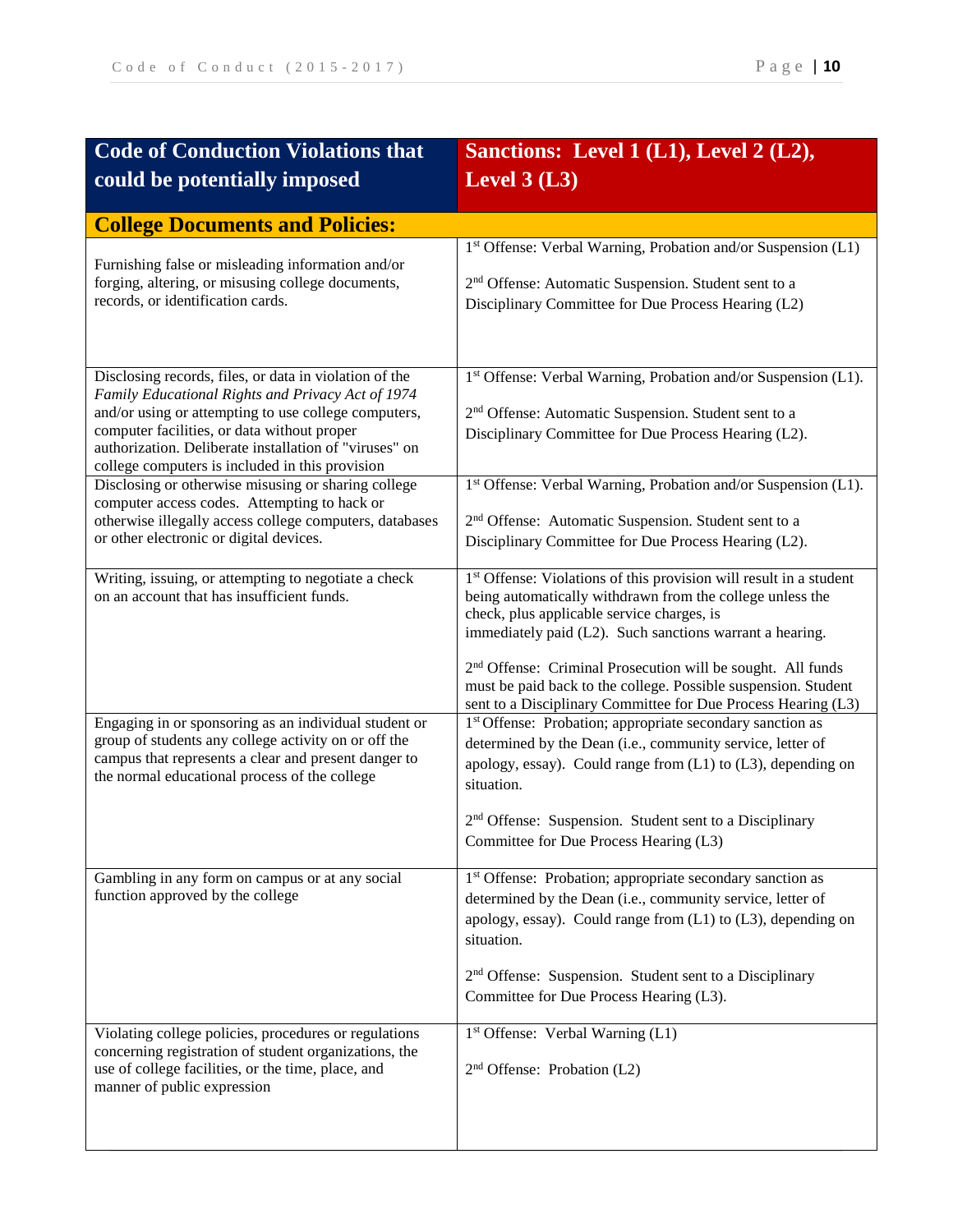|                                                                                                               | 3 <sup>rd</sup> Offense: Suspension. Student sent to a Disciplinary<br>Committee for Due Process Hearing (L3)                           |
|---------------------------------------------------------------------------------------------------------------|-----------------------------------------------------------------------------------------------------------------------------------------|
| <b>Code of Conduction Violations that</b>                                                                     | Sanctions: Level 1 (L1), Level 2 (L2),                                                                                                  |
| could be potentially imposed                                                                                  | Level $3(L3)$                                                                                                                           |
| <b>College Documents and Policies (Continued):</b>                                                            |                                                                                                                                         |
| 4. Soliciting and/or selling on campus unless approved<br>by the President                                    | 1 <sup>st</sup> Offense: Verbal Warning (L1)                                                                                            |
|                                                                                                               | $2nd$ Offense: Probation (L2)                                                                                                           |
|                                                                                                               | 3 <sup>rd</sup> Offense: Suspension. Student sent to a Disciplinary                                                                     |
|                                                                                                               | Committee for Due Process Hearing (L3)                                                                                                  |
| 5. Entering or occupying college buildings or property<br>without proper authorization or bringing a guest or | 1 <sup>st</sup> Offense: Verbal Warning (L1)                                                                                            |
| visitor to the college or to an approved college<br>activity who fails to abide by the rules and              | $2nd$ Offense: Probation (L2)                                                                                                           |
| regulations of the college. A student is responsible<br>for obtaining a visitor's pass from the Student       | 3rd Offense: Suspension. Student sent to a Disciplinary                                                                                 |
| Services Center lobby for any guest or visitor he/she                                                         | Committee for Due Process Hearing (L3)                                                                                                  |
| may bring on campus.                                                                                          |                                                                                                                                         |
| <b>Code of Conduction Violations that</b>                                                                     | Sanctions: Level 1 (L1), Level 2 (L2),                                                                                                  |
| could be potentially imposed                                                                                  | Level $3(L3)$                                                                                                                           |
| <b>College and Personal Property</b>                                                                          |                                                                                                                                         |
| Defacing, damaging, or maliciously destroying any                                                             | 1st Offense: Probation; appropriate secondary sanction as<br>determined by the Dean (i.e., community service, letter of                 |
| college, faculty, or student property or the attempt to<br>do such destruction; Violators may be required to  | apology, essay). *If a residence hall student, student could be                                                                         |
| make appropriate financial restitution and can face<br>criminal charges as well.                              | subject to dismissal from the residence hall, depending upon the<br>severity of the incident. $(L1)$ to $(L3)$ , depending on situation |
|                                                                                                               | 2 <sup>nd</sup> Offense: Suspension. Student sent to a Disciplinary                                                                     |
|                                                                                                               | Committee for Due Process Hearing. *If a residence hall<br>student, student could be subject to dismissal from the residence            |
|                                                                                                               | hall (even if the suspension is not upheld) (L3).                                                                                       |
| 2. Stealing property of the college or other individuals                                                      | 1 <sup>st</sup> Offense: Probation and/or suspension, depending the                                                                     |
| for personal use                                                                                              | severity of the offenses. If Probation is selected, an appropriate<br>secondary sanction may be determined by the Dean (i.e.,           |
|                                                                                                               | community service, letter of apology, essay). *If a residence                                                                           |
|                                                                                                               | hall student, student could be subject to dismissal from the<br>residence hall, depending upon the severity of the incident. (L1)       |
|                                                                                                               | to $(L3)$ , depending on situation                                                                                                      |
|                                                                                                               | 2 <sup>nd</sup> Offense: Suspension. Student sent to a Disciplinary                                                                     |
|                                                                                                               | Committee for Due Process Hearing. *If a residence hall                                                                                 |
|                                                                                                               |                                                                                                                                         |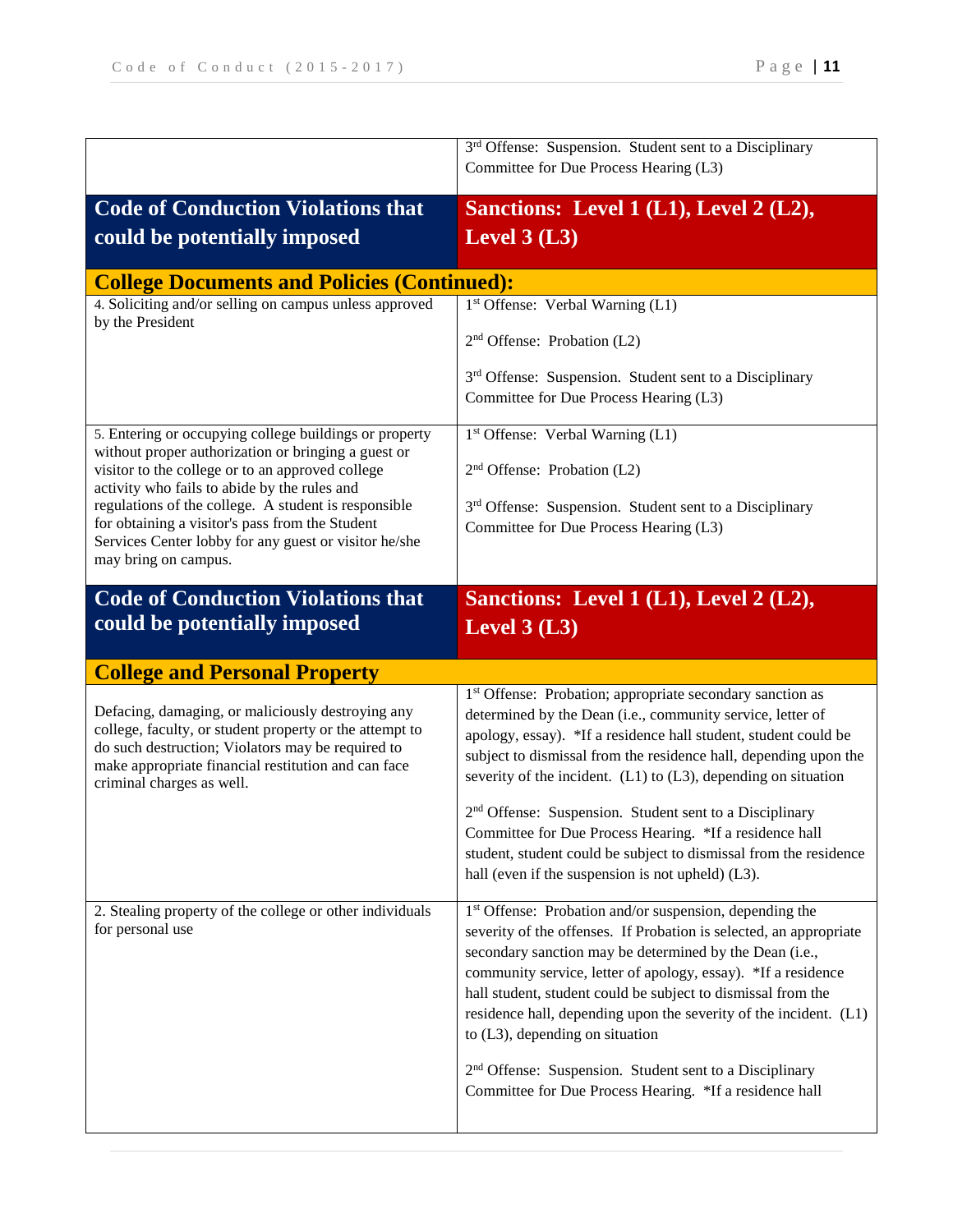|                                                                                                              | student, student could be subject to dismissal from the residence                                                           |
|--------------------------------------------------------------------------------------------------------------|-----------------------------------------------------------------------------------------------------------------------------|
|                                                                                                              | hall (even if the suspension is not upheld) (L3).                                                                           |
| Eating or drinking in unauthorized areas to include                                                          | 1st Offense: Verbal Warning (L1)                                                                                            |
| libraries, resource centers, shops, and laboratories.                                                        | 2 <sup>nd</sup> Offense: Second Verbal Warning (L1)                                                                         |
|                                                                                                              |                                                                                                                             |
|                                                                                                              | 3 <sup>rd</sup> Offense: Loss of Privileges to that location (as appropriate)                                               |
|                                                                                                              | (L2)                                                                                                                        |
| <b>Code of Conduction Violations that</b>                                                                    | Sanctions: Level 1 (L1), Level 2 (L2),                                                                                      |
| could be potentially imposed                                                                                 | Level $3(L3)$                                                                                                               |
| <b>College and Personal Property (Continued)</b>                                                             |                                                                                                                             |
| Selling stolen property of the college or other                                                              | 1 <sup>st</sup> Offense: Probation and/or suspension, depending the                                                         |
| individuals to a member of the college community or<br>a visitor to the campus;                              | severity of the offenses. If Probation is selected, an appropriate                                                          |
|                                                                                                              | secondary sanction may be determined by the Dean (i.e.,<br>community service, letter of apology, essay). *If a residence    |
|                                                                                                              | hall student, student could be subject to dismissal from the                                                                |
|                                                                                                              | residence hall, depending upon the severity of the incident. (L1)                                                           |
|                                                                                                              | to $(L3)$ , depending on situation                                                                                          |
|                                                                                                              | 2 <sup>nd</sup> Offense: Suspension. Student sent to a Disciplinary                                                         |
|                                                                                                              | Committee for Due Process Hearing. *If a residence hall                                                                     |
|                                                                                                              |                                                                                                                             |
|                                                                                                              | student, student could be subject to dismissal from the residence                                                           |
|                                                                                                              | hall (even if the suspension is not upheld) (L3).                                                                           |
| <b>Code of Conduction Violations that</b>                                                                    | Sanctions: Level 1 (L1), Level 2 (L2),                                                                                      |
| could be potentially imposed                                                                                 |                                                                                                                             |
|                                                                                                              | Level $3(L3)$                                                                                                               |
| <b>College Instruction</b>                                                                                   |                                                                                                                             |
|                                                                                                              | 1st Offense: Verbal Warning. Depending on type of disruption,                                                               |
| Conducting an activity on the part of any individual<br>or group that causes disruption or interference with | student can be given probation and/or suspension. Depending                                                                 |
| the teaching-learning environment or the regular                                                             | on situation, a first offense can range from L1 to L2.                                                                      |
| operation of the college, including:                                                                         | 2 <sup>nd</sup> Offense: Probation. An appropriate secondary sanction may                                                   |
|                                                                                                              | be determined by the Dean (i.e., community service, letter of<br>apology, essay). However, depending on type of disruption, |
|                                                                                                              | student can be given suspension $(L2)$ to $(L3)$ .                                                                          |
|                                                                                                              | 3 <sup>rd</sup> Offense: Automatic Suspension. Student sent to a                                                            |
|                                                                                                              | Disciplinary Committee for Due Process Hearing (L3).                                                                        |
| Occupying any building or campus areas for the                                                               | 1st Offense: Verbal Warning. However, depending on type of                                                                  |
| purpose of disruption or interference                                                                        | disruption, student can be given probation and/or suspension.                                                               |
|                                                                                                              | *If a residence hall student, student could be subject to dismissal                                                         |
|                                                                                                              | from the residence hall, depending upon the severity of the<br>incident. $(L1)$ to $(L2)$                                   |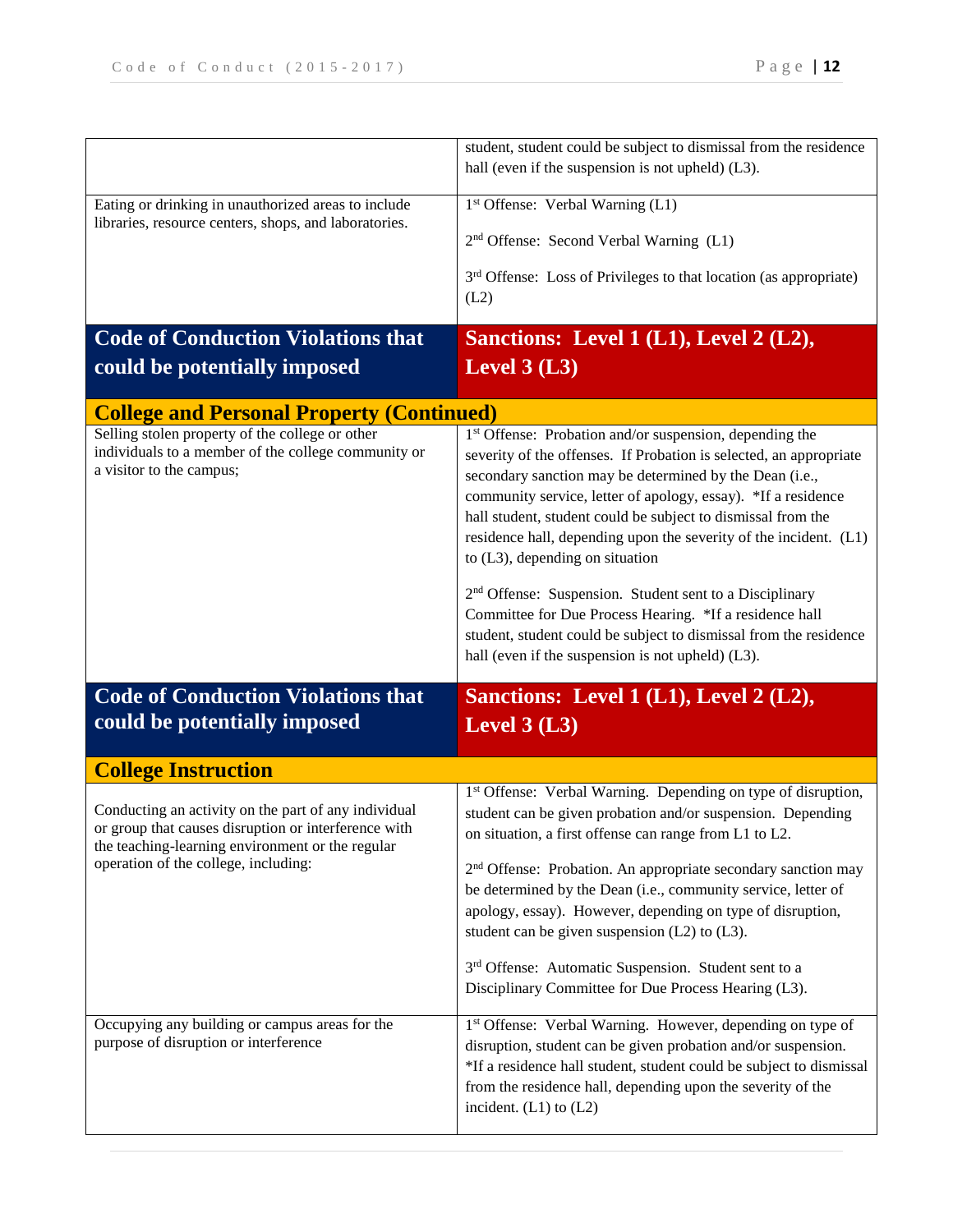|                                                                                                                                                                                                                      | 2 <sup>nd</sup> Offense: Probation. An appropriate secondary sanction may<br>be determined by the Dean (i.e., community service, letter of<br>apology, essay). However, depending on type of disruption,<br>student can be given a suspension. *If a residence hall student,<br>student could be subject to dismissal from the residence hall,<br>depending upon the severity of the incident $(L2)$ to $(L3)$<br>3 <sup>rd</sup> Offense: Automatic Suspension. Student sent to a<br>Disciplinary Committee for Due Process Hearing. *If a<br>residence hall student, student could be subject to dismissal<br>from the residence hall (even if the suspension is not upheld)<br>$(L3)$ .                                                                                                                                                                                                                                                                                                                                      |
|----------------------------------------------------------------------------------------------------------------------------------------------------------------------------------------------------------------------|---------------------------------------------------------------------------------------------------------------------------------------------------------------------------------------------------------------------------------------------------------------------------------------------------------------------------------------------------------------------------------------------------------------------------------------------------------------------------------------------------------------------------------------------------------------------------------------------------------------------------------------------------------------------------------------------------------------------------------------------------------------------------------------------------------------------------------------------------------------------------------------------------------------------------------------------------------------------------------------------------------------------------------|
| <b>Code of Conduction Violations that</b><br>could be potentially imposed                                                                                                                                            | Sanctions: Level 1 (L1), Level 2 (L2),<br>Level $3(L3)$                                                                                                                                                                                                                                                                                                                                                                                                                                                                                                                                                                                                                                                                                                                                                                                                                                                                                                                                                                         |
|                                                                                                                                                                                                                      |                                                                                                                                                                                                                                                                                                                                                                                                                                                                                                                                                                                                                                                                                                                                                                                                                                                                                                                                                                                                                                 |
| <b>College Instruction (Continued)</b><br>Preventing or attempting to prevent the entrance<br>or exit of students, faculty, administration, staff,<br>or authorized visitors to and from the campus or<br>buildings; | 1st Offense: Automatic 1-year Probation. An appropriate<br>secondary sanction may be determined by the Dean (i.e.,<br>community service, letter of apology, essay). However,<br>depending on type of disruption, student can be given a<br>suspension. *If a residence hall student, student could be<br>subject to dismissal from the residence hall, depending upon the<br>severity of the incident $(L1)$ to $(L2)$<br>2 <sup>nd</sup> Offense: Automatic Suspension. Student sent to a<br>Disciplinary Committee for Due Process Hearing. If a residence<br>hall student, student could be subject to dismissal from the<br>residence hall (even if the suspension is not upheld) (L3)                                                                                                                                                                                                                                                                                                                                      |
| Failing to obey directions of faculty,<br>administrators, or security officers in situations<br>relating to the regular operation of the college                                                                     | 1st Offense: Verbal Warning. However, depending on type of<br>offense committed, student can be given probation and/or<br>suspension. If a residence hall student, student could be subject<br>to dismissal from the residence hall, depending upon the<br>severity of the incident. *If a residence hall student, student<br>could be subject to dismissal from the residence hall, depending<br>upon the severity of the incident $(L1)$ to $(L2)$<br>2 <sup>nd</sup> Offense: Probation. An appropriate secondary sanction may<br>be determined by the Dean (i.e., community service, letter of<br>apology, essay). However, depending on type of offense<br>committed student can be given a suspension. *If a residence<br>hall student, student could be subject to dismissal from the<br>residence hall, depending upon the severity of the incident.<br>*If a residence hall student, student could be subject to dismissal<br>from the residence hall, depending upon the severity of the<br>incident $(L2)$ to $(L3)$ |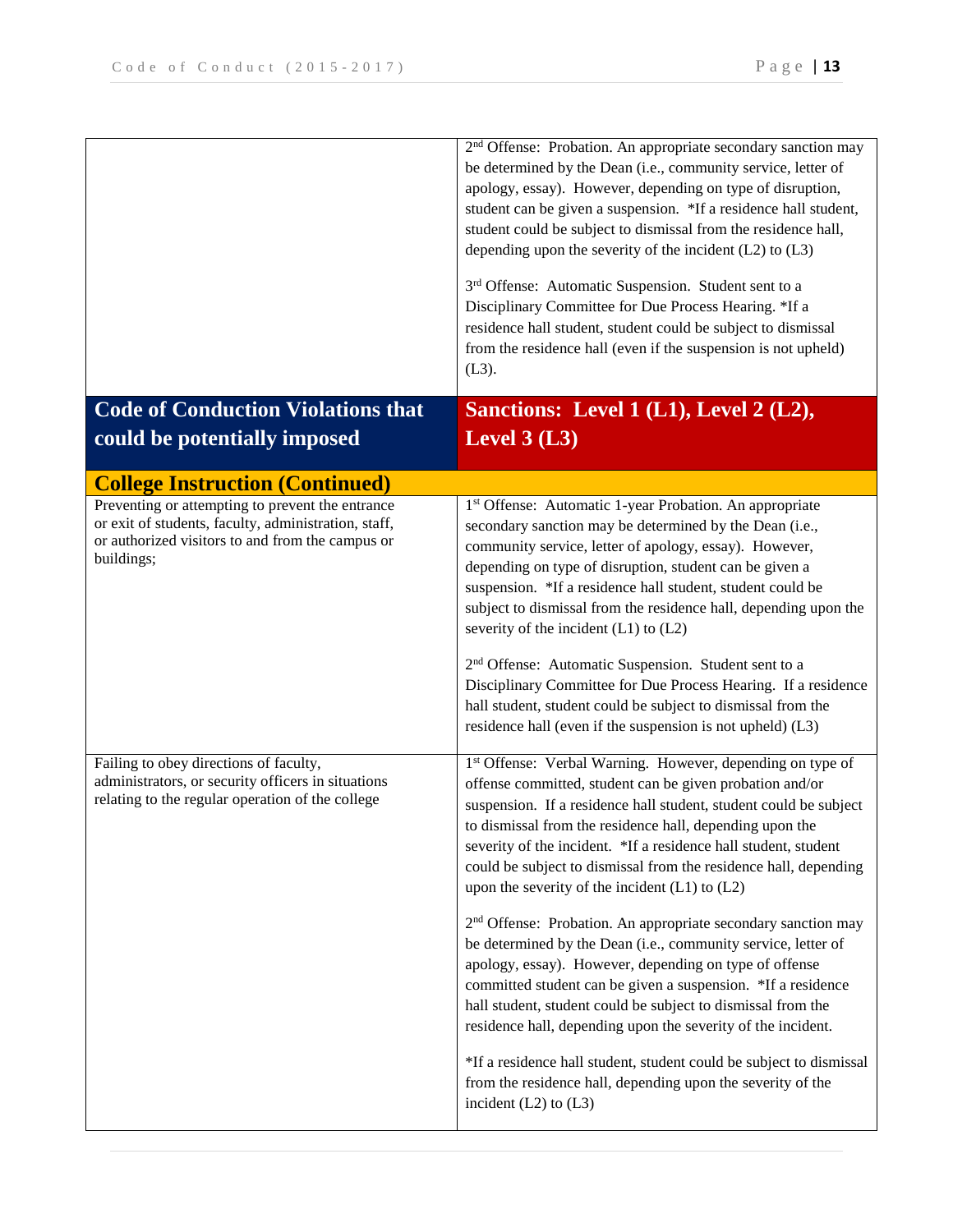| Failing to comply with a request to report to a faculty<br>or staff member for a conference                                                                                                                                            | 3 <sup>rd</sup> Offense: Suspension. Student sent to a Disciplinary<br>Committee for Due Process Hearing. *If a residence hall<br>student, student could be subject to dismissal from the residence<br>hall (even if the suspension is not upheld) (L3)<br>1 <sup>st</sup> Offense: Verbal Warning (L1)<br>2 <sup>nd</sup> Offense: Probation. If a residence hall student, student could<br>be subject to dismissal from the residence hall, depending upon<br>the severity of the incident (L2)<br>2 <sup>nd</sup> Offense: Suspension. Student sent to a Disciplinary<br>Committee for Due Process Hearing (L3) |
|----------------------------------------------------------------------------------------------------------------------------------------------------------------------------------------------------------------------------------------|--------------------------------------------------------------------------------------------------------------------------------------------------------------------------------------------------------------------------------------------------------------------------------------------------------------------------------------------------------------------------------------------------------------------------------------------------------------------------------------------------------------------------------------------------------------------------------------------------------------------|
| <b>Code of Conduction Violations that</b><br>could be potentially imposed                                                                                                                                                              | Sanctions: Level 1 (L1), Level 2 (L2),<br>Level $3(L3)$                                                                                                                                                                                                                                                                                                                                                                                                                                                                                                                                                            |
| <b>College Instruction (Continued)</b><br>Displaying any inflammatory or incendiary signs, or                                                                                                                                          | 1st Offense: Verbal Warning. Automatically remove or discard                                                                                                                                                                                                                                                                                                                                                                                                                                                                                                                                                       |
| gang related paraphernalia, posters or banners, or the<br>distribution of literature, or the circulation of petitions or<br>publications proposing any actions to disrupt the<br>educational process or teaching-learning environment. | all inflammatory or incendiary signs, or gang related<br>paraphernalia, posters or banners, or literature, or petitions or<br>publications proposing any actions to disrupt the educational<br>process or teaching-learning environment.                                                                                                                                                                                                                                                                                                                                                                           |
|                                                                                                                                                                                                                                        | *If a residence hall student, student could be subject to dismissal<br>from the residence hall, depending upon the severity of the<br>incident $(L1)$ to $(L2)$                                                                                                                                                                                                                                                                                                                                                                                                                                                    |
|                                                                                                                                                                                                                                        | 2 <sup>nd</sup> Offense: Probation. An appropriate secondary sanction may<br>be determined by the Dean (i.e., community service, letter of<br>apology, essay). However, depending on type of offense<br>committed student can be given suspension. Automatically<br>remove or discard all inflammatory or incendiary signs, or gang<br>related paraphernalia, posters or banners, or literature, or<br>petitions or publications proposing any actions to disrupt the<br>educational process or teaching-learning environment                                                                                      |
|                                                                                                                                                                                                                                        | *If a residence hall student, student could be subject to dismissal<br>from the residence hall, depending upon the severity of the<br>incident. (L2)                                                                                                                                                                                                                                                                                                                                                                                                                                                               |
|                                                                                                                                                                                                                                        | 3rd Offense: Suspension. Student sent to a Disciplinary<br>Committee for Due Process Hearing. Automatically remove or<br>discard all inflammatory or incendiary signs, or gang related<br>paraphernalia, posters or banners, or literature, or petitions or<br>publications proposing any actions to disrupt the educational<br>process or teaching-learning environment                                                                                                                                                                                                                                           |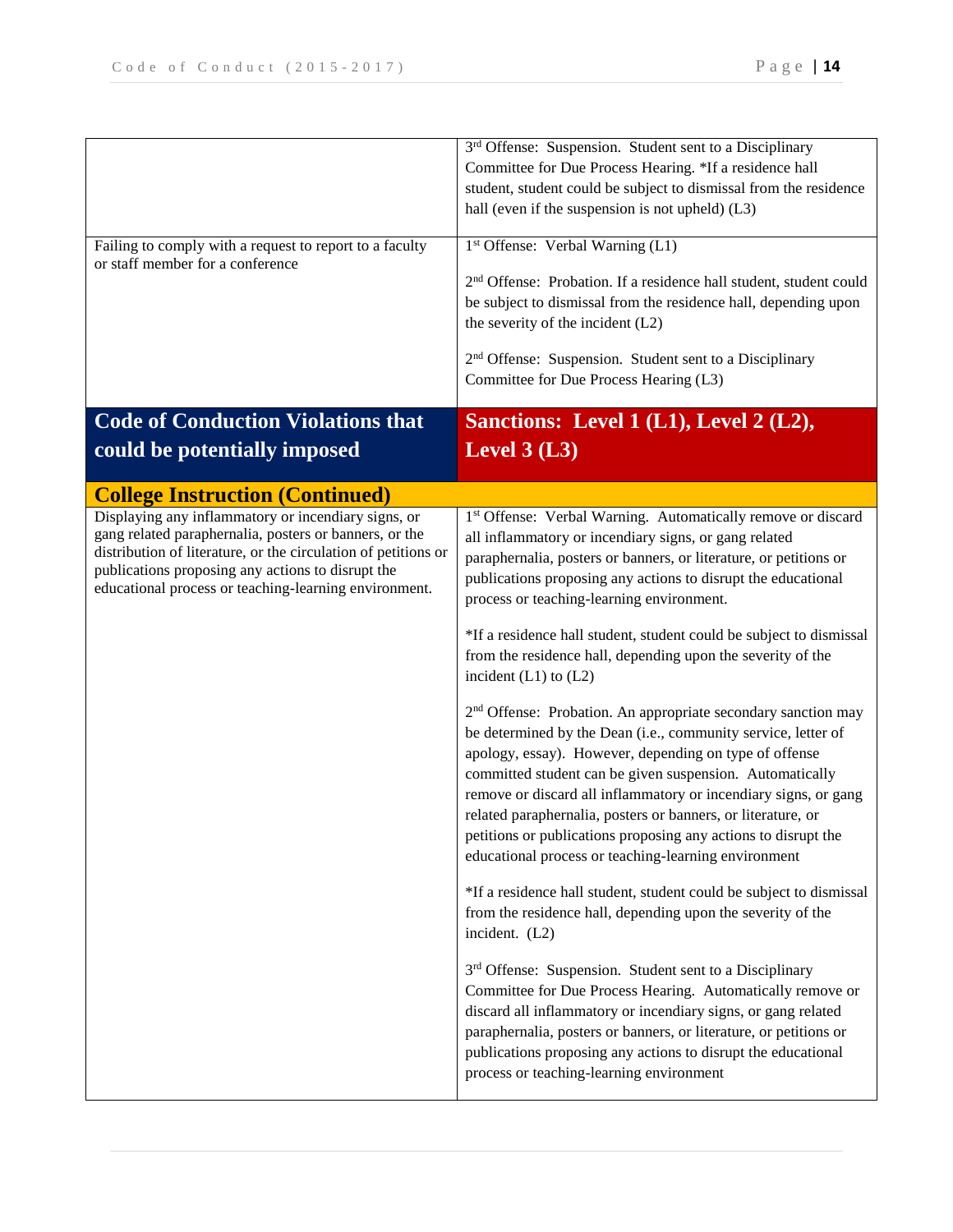|                                                                                                                | *If a residence hall student, student could be subject to dismissal       |
|----------------------------------------------------------------------------------------------------------------|---------------------------------------------------------------------------|
|                                                                                                                | from the residence hall (even if the suspension is not upheld).           |
|                                                                                                                | $(L2)$ to $(L3)$                                                          |
|                                                                                                                |                                                                           |
| Failing to follow department rules, directives of                                                              | 1st Offense: Verbal Warning (L1)                                          |
| instructors, or failing to carry out assignments                                                               |                                                                           |
|                                                                                                                | 2 <sup>nd</sup> Offense: Probation. An appropriate secondary sanction may |
|                                                                                                                | be determined by the Dean (i.e., community service, letter of             |
|                                                                                                                | apology, essay) (L2)                                                      |
|                                                                                                                | 2 <sup>nd</sup> Offense: Suspension. Student sent to a Disciplinary       |
|                                                                                                                | Committee for Due Process Hearing (L3)                                    |
|                                                                                                                |                                                                           |
| <b>Code of Conduction Violations that</b>                                                                      | Sanctions: Level 1 (L1), Level 2 (L2),                                    |
|                                                                                                                | Level $3(L3)$                                                             |
| could be potentially imposed                                                                                   |                                                                           |
|                                                                                                                |                                                                           |
| <b>Firearms, Drugs and Alcohol</b>                                                                             |                                                                           |
| Possessing, exhibiting, or using firearms of any kind,<br>explosives (including all types of fireworks), live  | 1st Offense: Automatic Suspension. Leads to a criminal                    |
| ammunition, obnoxious bombs, chemicals, or                                                                     | investigation. Student sent to a Disciplinary Committee for Due           |
| weapons already designated as illegal by city,                                                                 | Process Hearing. *If a residence hall student, automatic                  |
| county, state, or federal law. Students are not allowed to                                                     | suspension from the Residence Hall. (L3)                                  |
| be in possession of any type of weapon or firearm while                                                        |                                                                           |
| on the physical campus of Lawson State or a college                                                            |                                                                           |
| sponsored event. This includes the storage of such<br>weapons or firearms (in vehicles, dormitory or any other |                                                                           |
| physical space).                                                                                               |                                                                           |
| Possessing and/or using any illegal or hallucinatory                                                           | 1st Offense: Verbal Warning. Completion of (Educational)                  |
| substances and/or drug paraphernalia while on campus                                                           | Drug Dangers 101 Course (11)                                              |
| and/or involved in any college activity.                                                                       | 2 <sup>nd</sup> Offense: Probation with up to 20 community hours in a     |
|                                                                                                                | Drug Treatment Facility or possible suspension. *If a residence           |
|                                                                                                                | hall student, student could be subject to dismissal from the              |
|                                                                                                                | residence hall, depending upon the severity of the incident. (L2)         |
|                                                                                                                | to $(L3)$                                                                 |
|                                                                                                                | 3 <sup>rd</sup> Offense: Automatic Suspension. Student sent to a          |
|                                                                                                                | Disciplinary Committee for Due Process Hearing. *If a                     |
|                                                                                                                | residence hall student, student could be subject to dismissal             |
|                                                                                                                | from the residence hall (even if the suspension is not upheld)            |
|                                                                                                                | $(L3)$ .                                                                  |
| Distributing, transporting, selling illegal or hallucinatory                                                   | 1 <sup>st</sup> Offense: Probation and/or suspension (depending on the    |
| substances and/or drug paraphernalia while on campus                                                           | severity of the illegal offense; up to 30 community of hours in a         |
| and/or while involved in any college activity.                                                                 | Drug Treatment Facility; completion of the Educational Drug               |
|                                                                                                                | Dangers 101 Course. *If a residence hall student, student could           |
|                                                                                                                | be subject to dismissal from the residence hall, depending upon           |
|                                                                                                                | the severity of the incident $(L1)$ to $(L3)$                             |
|                                                                                                                | 2nd Offense: Automatic Suspension. Student sent to a                      |
|                                                                                                                | Disciplinary Committee for Due Process Hearing. (L3)                      |
|                                                                                                                |                                                                           |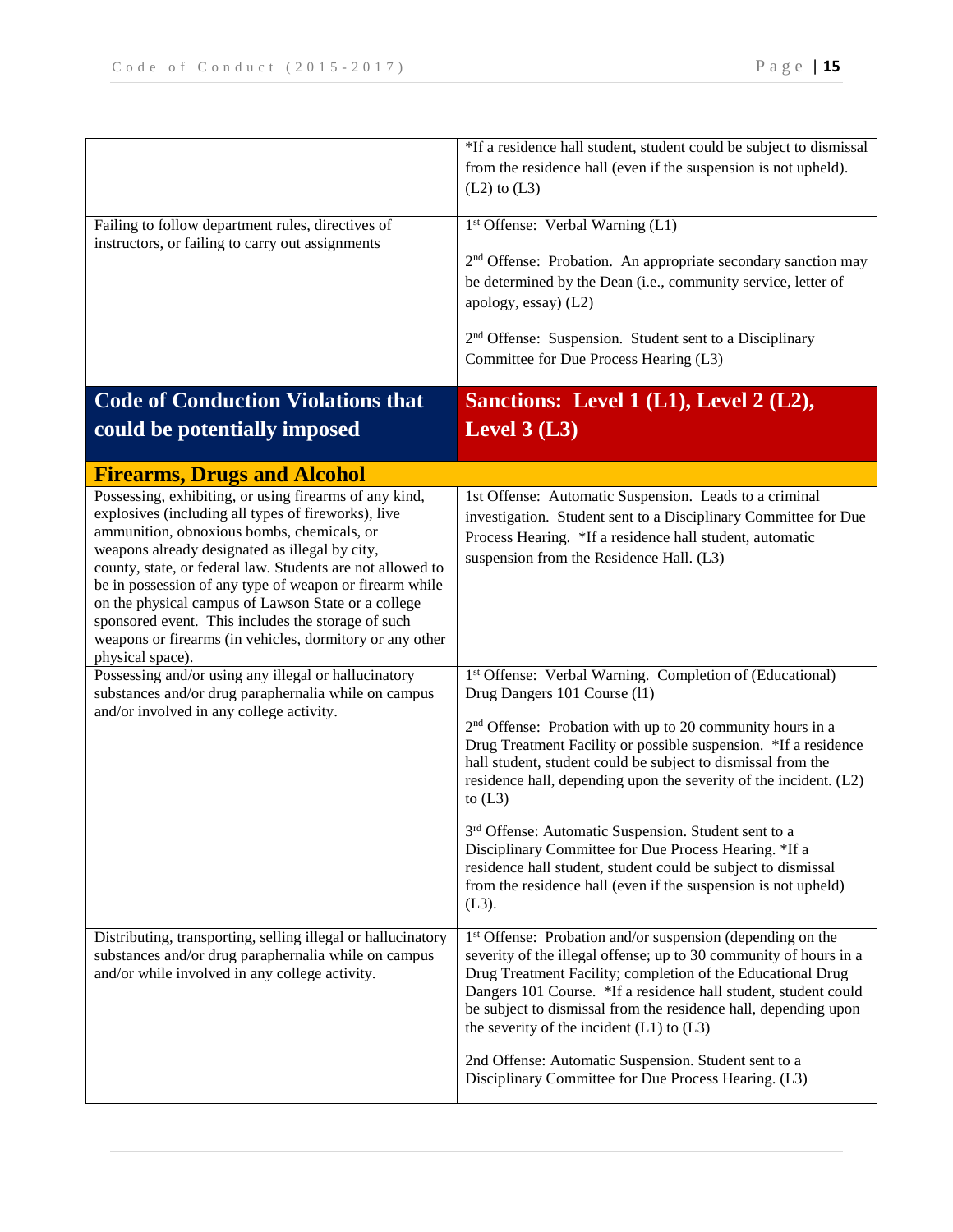| Possessing or consuming, or being under the influence<br>of alcoholic beverages and or illegal drugs while on<br>campus or involved in approved college activities.                                                                                        | 1st Offense: Verbal Warning. Completion of (Educational)<br>Alcohol Dangers 101 Course (L1)<br>2 <sup>nd</sup> Offense: Probation with up to 20 community hours in a<br>Drug Treatment Facility or possible suspension *If a residence<br>hall student, student could be subject to dismissal from the<br>residence hall, depending upon the severity of the incident (L2)<br>to $(L3)$<br>3rd Offense: Automatic Suspension. Student sent to a<br>Disciplinary Committee for Due Process Hearing (L3)           |
|------------------------------------------------------------------------------------------------------------------------------------------------------------------------------------------------------------------------------------------------------------|------------------------------------------------------------------------------------------------------------------------------------------------------------------------------------------------------------------------------------------------------------------------------------------------------------------------------------------------------------------------------------------------------------------------------------------------------------------------------------------------------------------|
| Distributing or selling alcoholic beverages and or illegal<br>substances while on campus or involved in while<br>attending approved college activities.                                                                                                    | 1 <sup>st</sup> Offense: Probation and/or suspension (depending on the<br>severity of the illegal offense; up to 30 community of hours in a<br>Drug Treatment Facility; completion of the Educational Drug<br>Dangers 101 Course. *If a residence hall student, student could<br>be subject to dismissal from the residence hall, depending upon<br>the severity of the incident $(L1)$ to $(L3)$<br>2nd Offense: Automatic Suspension. Student sent to a<br>Disciplinary Committee for Due Process Hearing (L3) |
| <b>College Sponsored Activities that</b><br>could be potentially imposed                                                                                                                                                                                   | Sanctions: Level 1 (L1), Level 2 (L2),<br>Level $3(L3)$                                                                                                                                                                                                                                                                                                                                                                                                                                                          |
| <b>Harassment, Assaulting and Bullying</b>                                                                                                                                                                                                                 |                                                                                                                                                                                                                                                                                                                                                                                                                                                                                                                  |
|                                                                                                                                                                                                                                                            |                                                                                                                                                                                                                                                                                                                                                                                                                                                                                                                  |
| Harassing a student or students, faculty, staff,<br>administration, or the college as an institution by a<br>student or students, or by a non-student or nonstudents,<br>including threats in any way expressed or<br>implied against persons or property. | 1 <sup>st</sup> Offense: Probation and/or suspension (depending on the<br>severity of the harassment and duration; up to 15 community of<br>hours; completion of educational seminar or course on alleged<br>offense. *If a residence hall student, student could be subject to<br>dismissal from the residence hall, depending upon the severity<br>of the incident $(L2)$ to $(L3)$ .                                                                                                                          |
|                                                                                                                                                                                                                                                            | 2nd Offense: Automatic Suspension. Student sent to a<br>Disciplinary Committee for Due Process Hearing. *If a<br>residence hall student, student could be subject to dismissal<br>from the residence hall, depending upon the severity of the<br>incident (regardless if he or she is suspended) (L3)                                                                                                                                                                                                            |
| Assaulting physically or abusing any person on<br>campus or at an approved college activity to the<br>extent that such abuse would endanger or threaten<br>the general health or welfare of the person abused or<br>assaulted.                             | 1st Offense: Probation and/or suspension (depending on the<br>severity of physical assault and the conditions surrounding the<br>assault; up to 15 community of hours; completion of educational<br>seminar or course on alleged offense. *If a residence hall<br>student, student could be subject to dismissal from the residence<br>hall, depending upon the severity of the incident (L2) to (L3).                                                                                                           |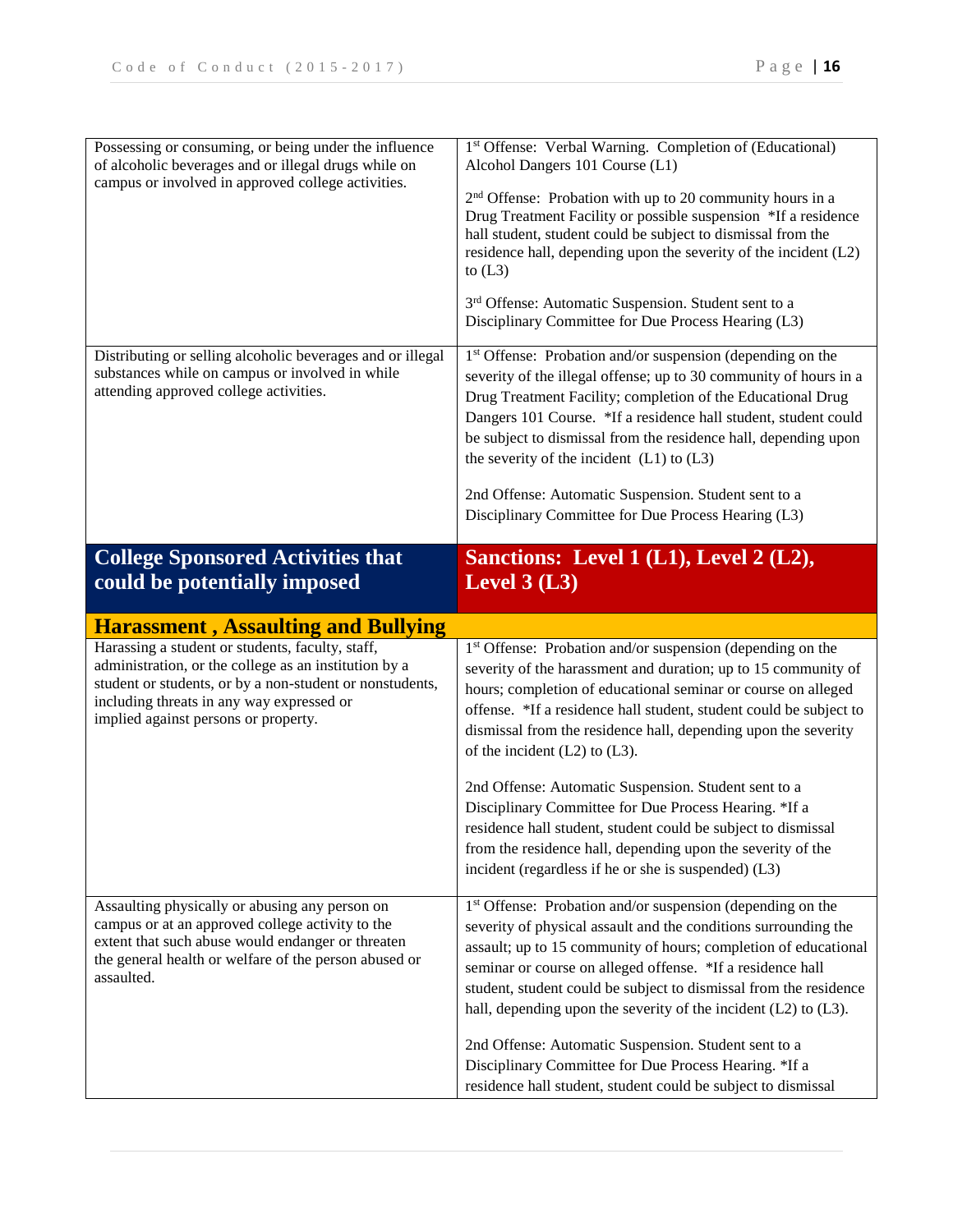|                                                                                                                                                                                                         | from the residence hall, depending upon the severity of the                                                                                                                                                                                                                                                                                                                                                                                                                                                                                                               |
|---------------------------------------------------------------------------------------------------------------------------------------------------------------------------------------------------------|---------------------------------------------------------------------------------------------------------------------------------------------------------------------------------------------------------------------------------------------------------------------------------------------------------------------------------------------------------------------------------------------------------------------------------------------------------------------------------------------------------------------------------------------------------------------------|
|                                                                                                                                                                                                         | incident (regardless if he or she is suspended) (L3).                                                                                                                                                                                                                                                                                                                                                                                                                                                                                                                     |
| Conducting or expressing oneself in a loud, indecent,<br>or profane manner on campus, on college-controlled<br>property, or at approved college activities. This would<br>include the use of profanity. | 1st Offense: Verbal Warning. However, depending on type and<br>severity of the offense committed, student can be given<br>probation and/or suspension (L1) to (L3).                                                                                                                                                                                                                                                                                                                                                                                                       |
|                                                                                                                                                                                                         | 2 <sup>nd</sup> Offense: Probation with up to 20 community hours. *If a<br>residence hall student, student could be subject to dismissal<br>from the residence hall, depending upon the severity of the<br>incident $(L2)$ to $(L3)$ .                                                                                                                                                                                                                                                                                                                                    |
|                                                                                                                                                                                                         | 3rd Offense: Automatic Suspension. Student sent to a<br>Disciplinary Committee for Due Process Hearing. *If a<br>residence hall student, student could be subject to dismissal<br>from the residence hall (even if the suspension is not upheld)<br>$(L3)$ .                                                                                                                                                                                                                                                                                                              |
| <b>College Sponsored Activities that</b><br>could be potentially imposed                                                                                                                                | <b>College Sponsored Activities</b>                                                                                                                                                                                                                                                                                                                                                                                                                                                                                                                                       |
| <b>Harassment, Assaulting and Bullying (Continued)</b>                                                                                                                                                  |                                                                                                                                                                                                                                                                                                                                                                                                                                                                                                                                                                           |
| Bullying: The repeated and habitual use of force, threat,<br>or coercion to abuse, intimidate or aggressively impose<br>domination or fear over others (online or face-to-face).                        | 1 <sup>st</sup> Offense: Probation and/or suspension (depending on the<br>severity of the harassment and duration; up to 15 community of<br>hours; completion of educational seminar or course on alleged<br>offense. *If a residence hall student, student could be subject to<br>dismissal from the residence hall, depending upon the severity<br>of the incident $(L1)$ to $(L3)$ .<br>2nd Offense: Automatic Suspension. Student sent to a<br>Disciplinary Committee for Due Process Hearing. *If a<br>residence hall student, student could be subject to dismissal |
|                                                                                                                                                                                                         | from the residence hall (even if the suspension is not upheld)<br>$(L3)$ .                                                                                                                                                                                                                                                                                                                                                                                                                                                                                                |
| Stalking: The criminal activity consisting of the<br>repeated and unwanted following and harassment of<br>another individual.                                                                           | 1 <sup>st</sup> Offense: Probation and/or suspension (depending on the<br>severity of the harassment and duration; up to 15 community of<br>hours; completion of educational seminar or course on alleged<br>offense. *If a residence hall student, student could be subject to<br>dismissal from the residence hall, depending upon the severity<br>of the incident $(L1)$ to $(L3)$ .                                                                                                                                                                                   |
|                                                                                                                                                                                                         | 2nd Offense: Automatic Suspension. Student sent to a<br>Disciplinary Committee for Due Process Hearing. *If a<br>residence hall student, student could be subject to dismissal<br>from the residence hall (even if the suspension is not upheld)<br>$(L3)$ .                                                                                                                                                                                                                                                                                                              |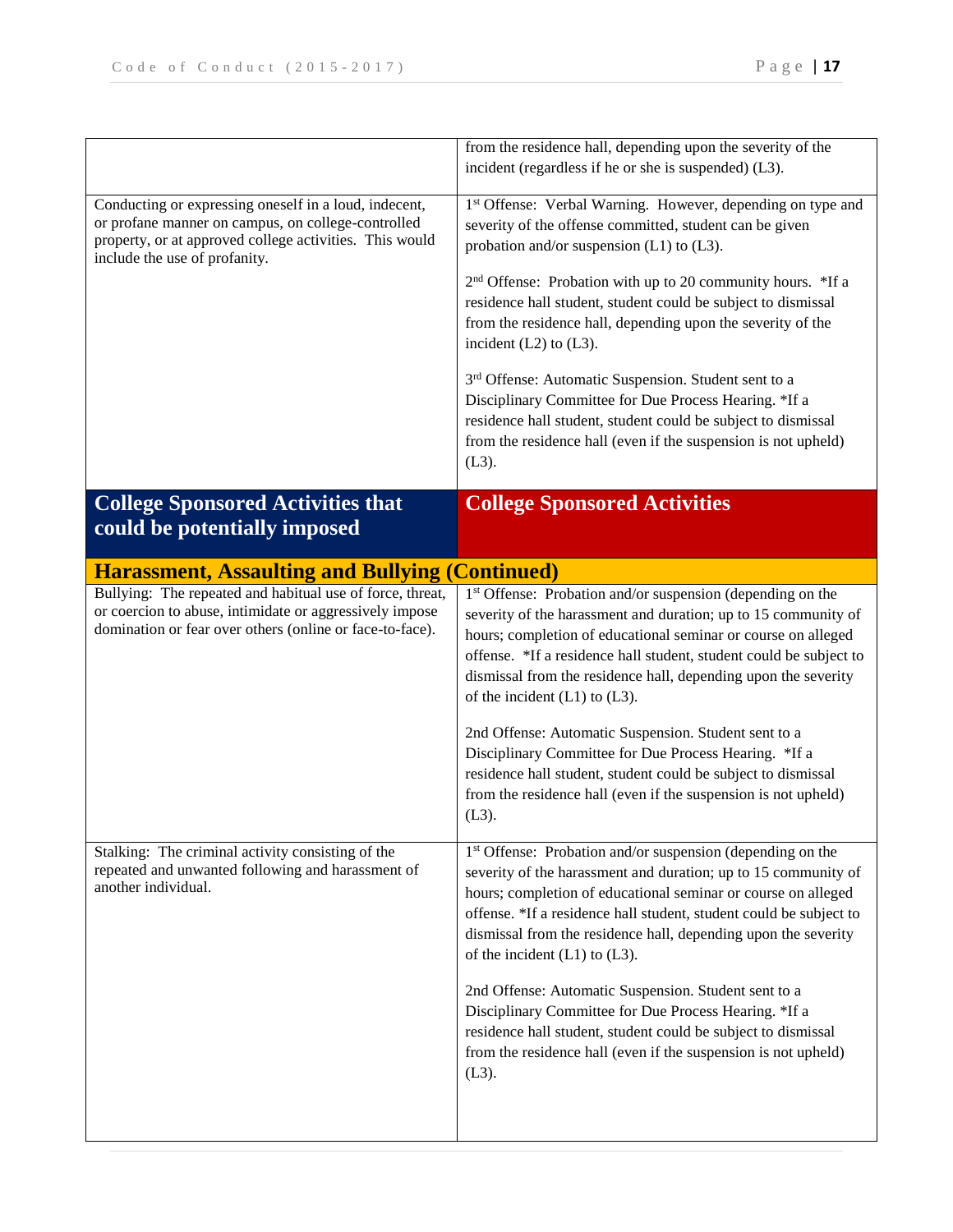| <b>Residence Hall Infractions</b>                        |
|----------------------------------------------------------|
|                                                          |
|                                                          |
| All students residing in the residence hall are expected |
| to govern themselves as outlined in the Residence Hall   |
| Handbook. Additional policies and procedures are         |
| outlined in the Residence Hall Handbook, as well as      |
| additional sanctions. It is the responsibility of all    |
| Residence Hall students to abide by the Residence Hall   |
| policies and procedures and rules governing student      |
| safety and security as well as all Code of Conduct rules |
| governing all students at Lawson State Community         |
| College.                                                 |

# **Definitions of Disciplinary Actions or Sanctions**

### **Sanctions (Defined)**

Sanctions (punishments imposed for acts of academic dishonesty or code of conduct violations) are categorized by levels (based on the severity of the infraction/offense committed by the student or based on whether the infraction has been repeated by a student). Sanctions are categorized by degrees, **Level 1**, **Level 2** and **Level 3**. Sanctions categorized as **Level 1** sanctions are considered less severe punishments in response to violations. If a student repeats an offense, the level of the sanction increases. Some offenses (*based on severity*) do not have a Level 1 sanction associated with them. In such cases, the college views the offense as being so extreme that the offense is automatically elevated to a **Level 2** or **Level 3** offense upon execution of the act itself (i.e., paying a third party to complete assignments, bringing a weapon on campus, etc…). In such cases, the student could face suspension.

## **Refusal to Carry Out Sanctions**

Some sanctions may require the student to take a short educational course (i.e., Drug Abuse 101) or could require the student to write an essay on a topic (associated with the offense) or require a certain number of community service hours. If a student refuses to complete the requirements of the imposed sanction, the original sanction will move up to the next highest level sanction which will lead to more severe sanction, including suspension or dismissal.

#### **Violation of Code of Conduct & Sanctions**

A student or group of students deemed to be in violation of the Student Code of Conduct is subject to the imposition of the following restrictions, sanctions and/or action.

1. Warning (Level 1 Sanction):: Used for minor infractions of college regulations and consists of a restatement of the regulation violated with an official warning concerning future behavior. The restriction notifies a student that: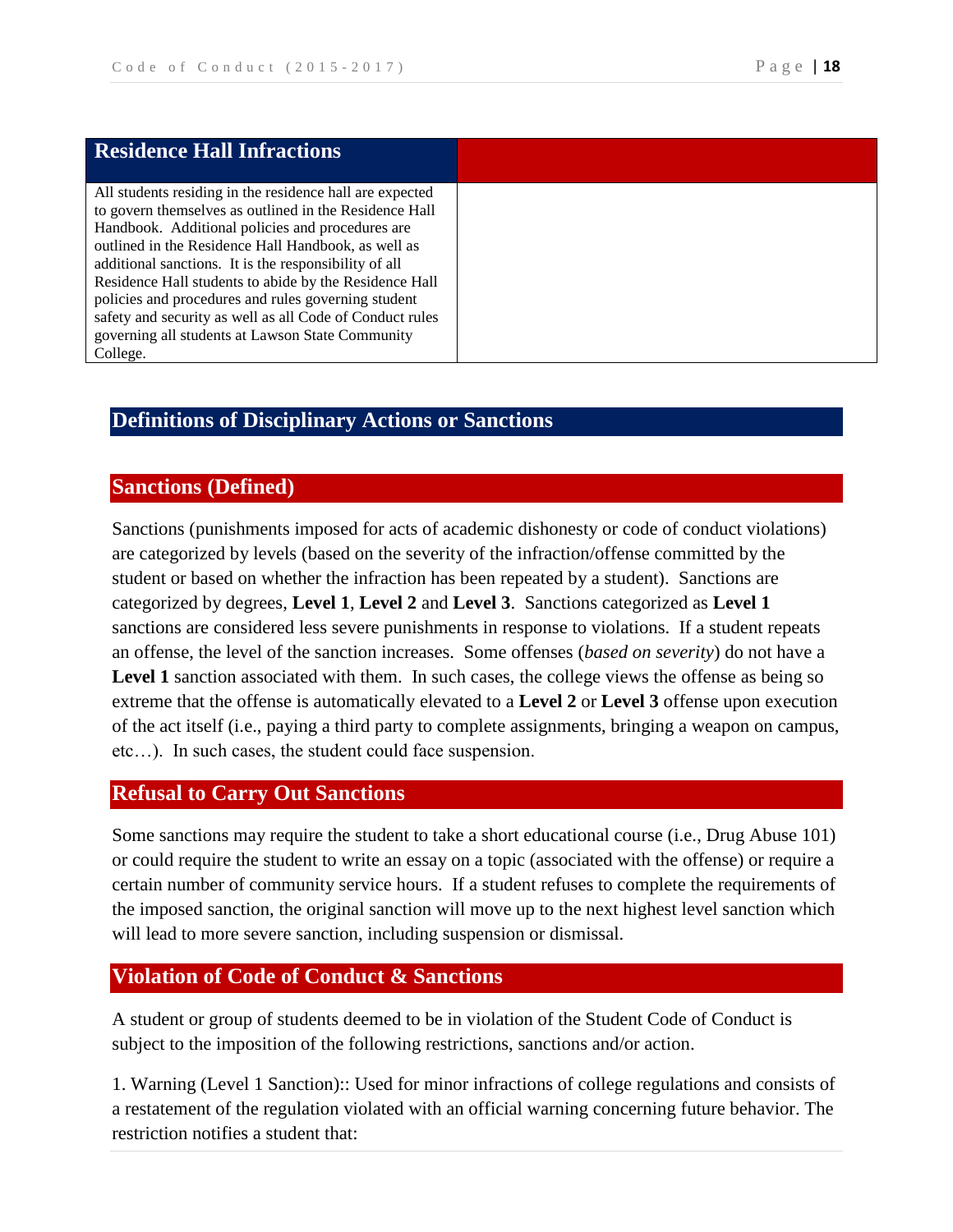a. Any further violation of college regulations will subject him/her to further disciplinary action.

b. He/she must maintain exemplary conduct during the period of restriction.

c. The restriction is generally for an indefinite period of time, but not less than one academic semester/term.

d. Termination of the restriction is generally based upon a student's cooperative attitude, academic progress, and positive contributions of service to the college.

2. Community Service (Level 1 Sanction):: Students may, in response to a student code of conduct violation, be required to perform a certain number of community service hours within a specific and targeted time period.

3. Online Courses (Behavioral Remediation)--(Level 1 Sanction):: Students may, in response to a student code of conduct violation, be required to complete specific behavioral remediation courses (i.e., Alcohol 101, Drug Abuse 101, Plagiarism 101, etc…)

4. Written Work (Remedy)-- (Level 1 Sanction): Students may, in response to a student code of conduct violation, may be required to produce written pieces of work that specifically address the infraction and the harm that it caused.

5. Probation (Level 2 Sanction): A strong restriction designed to encourage and require a student to cease and desist from violating college regulations. A student under this restriction is notified in writing. A student on Disciplinary Probation is warned that:

a. Any further violations on his/her part while under probation will lead to an extension of his/her restriction, Disciplinary Suspension, or Disciplinary Dismissal.

b. He/she may not hold any office, elective or appointive, in any student organization.

c. The probation restriction is generally not less than one academic semester/term.

6. Immediate Temporary Suspension (Level 3 Sanction):: Is imposed in a situation when a student's presence poses a continuing danger to persons or property or an ongoing threat of disrupting the academic process of the teaching- learning environment. Immediate temporary suspension may be imposed in order to ascertain information and resolve conflicts in an effort to avoid official suspension though individual student situations may ultimately result in suspension.

7. Suspension (Level 3 Sanction):: The removal of a student from rolls of Lawson State Community College for a stated period of time, usually not less than one semester/term. At the end of the designated period, a student must make formal application for re-admission.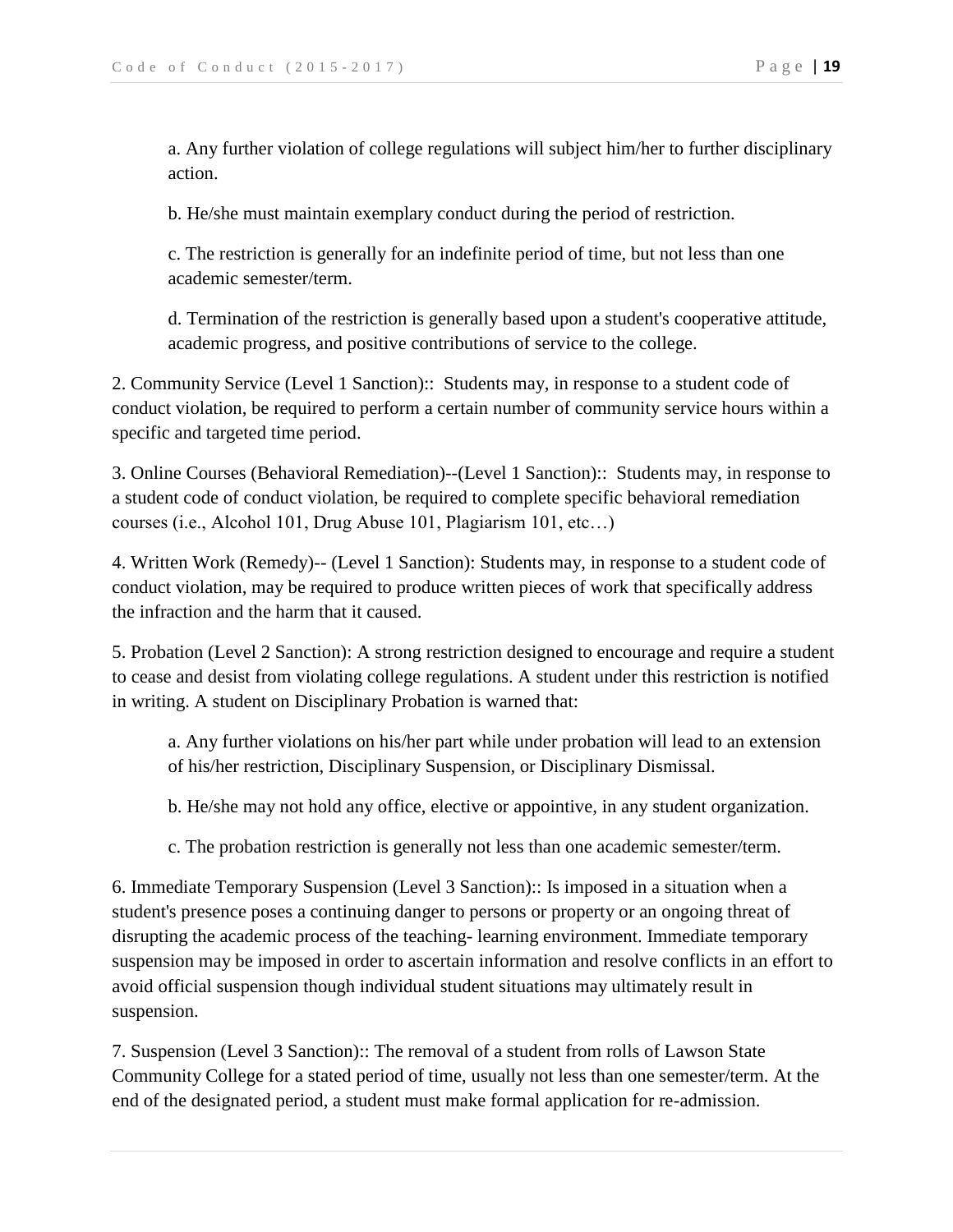8. Dismissal (Level 3 Sanction):: The strongest disciplinary restriction. A penalty this severe generally indicates that a student may not return to the college unless he/she is granted special dispensation from the President of the college or his designee. Disciplinary dismissal would apply to a student who is guilty of chronic violations or a major breach of conduct so that rehabilitation possibilities appear to be remote.

The college recognizes the right of both substantive and procedural due process in any matter involving a student misconduct violation where a sanction may be imposed. A student is entitled to a notice, a hearing, and an explanation before receiving a suspension or expulsion from the college.

A student facing suspension or expulsion has the following two options.

# **DUE PROCESS RIGHTS OF STUDENTS**

# **(1) Option #1: Penalty Without Hearing**

In the event a student wishes to waive the right to a formal hearing or makes voluntary written confession of the allegation and waives the right to a hearing, the violation may be administratively disposed of if:

- 1. It is in the best interest of the college and the student concerned, and
- 2. The student concerned consents in writing to administrative disposition.

At a conference with the student in connection with the allegation, he/she shall be advised of his/her rights.

If a student accepts administrative disposition, he/she shall sign a statement that he/she understands the formal charges; his/her rights to a hearing, or to waive the same; the penalty imposed; and his/her waiver of the right to appeal.

In administrative disposition, the penalties imposed shall not differ from those penalties stated in Definitions of Disciplinary Actions. Once a student has been informed of his/her rights and the penalty that could be imposed should a violation be found and has knowingly and voluntarily accepted in writing the authority of the administration to impose the penalty, a student shall have waived the right to request a formal hearing.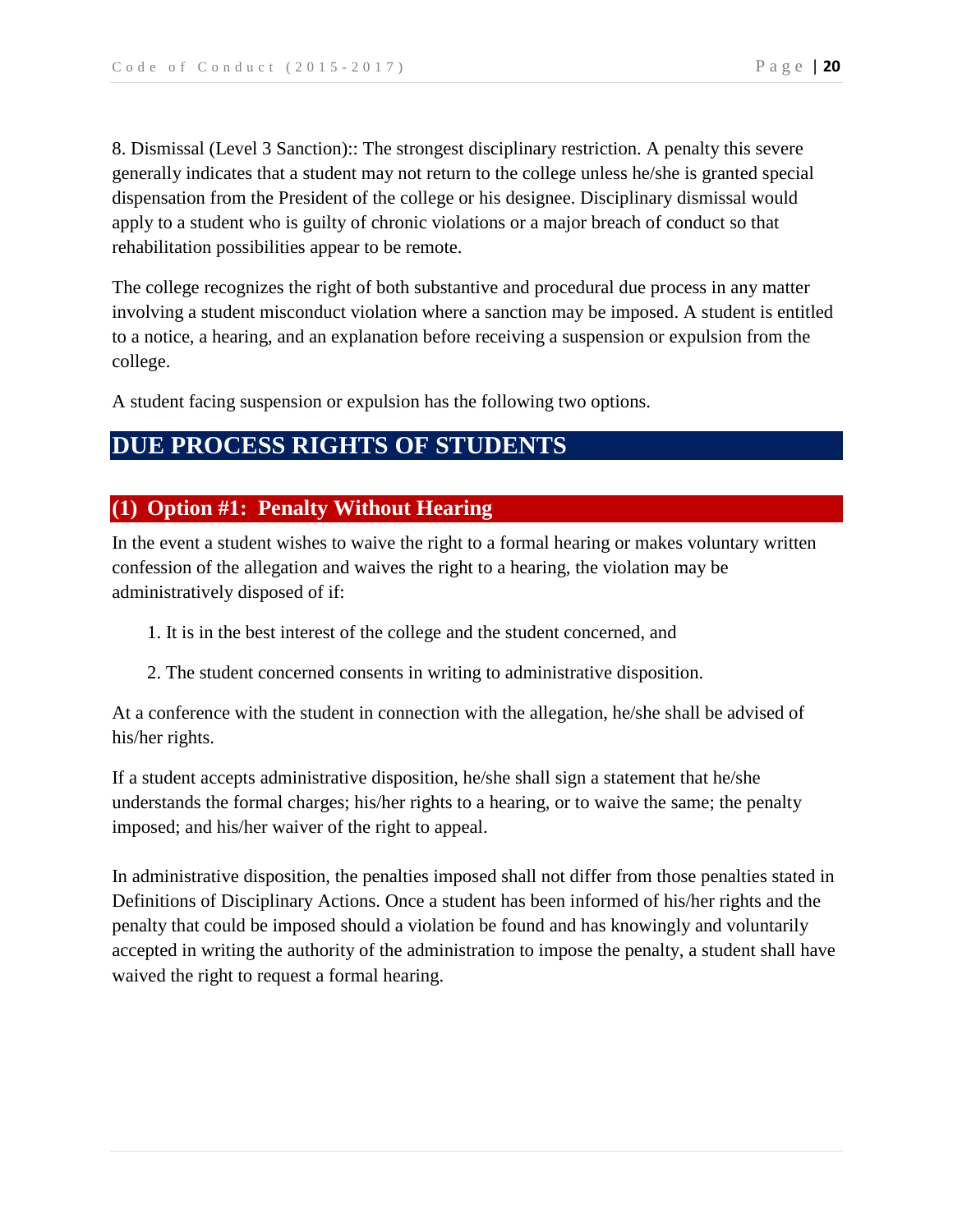## **(2) Option 2: Formal Hearing**

In the event a student wishes a formal hearing:

1. Notice of the charges and their implications will be given orally or in writing prior to the hearing.

2. The list of witnesses and their expected testimony will be given to the accused student prior to the hearing or at the hearing itself.

A Disciplinary Committee composed of college faculty, staff and two students will be convened to conduct the hearing. It is the duty of the Disciplinary Committee to hear all evidence presented concerning the alleged misconduct/violation. Because the college is an academic institution and not a court of law, the Disciplinary Committee is not bound by the common laws of evidence or civil procedure. Therefore, hearsay may be used during the hearing. It is the committee's responsibility to render a fair and impartial decision from the evidence presented and to assure the student received due process in accordance with his/her constitutional rights. At the hearing, a student has the right to present his/her defense against the charges and to produce other oral testimony or written affidavits of witnesses in his/her behalf. A student may be represented by counsel. If so, the college expects the courtesy of notification. The counsel will be allowed only to advise a student and not to actively participate in the hearing. The college is not required to provide the opportunity for cross-examination but may do so at the discretion of the chief hearing officer. The Disciplinary Committee shall report findings within 72 hours of the hearing. The findings shall be reported to the President or his designee and said person will notify the student of the results of the hearing and the implications of the decision.

### **How to Appeal a Formal Hearing Result:**

Any student who is dissatisfied with the results of the hearing may file an appeal to the Disciplinary Appeal Committee (online) via the Advocate system. To do so, click on the **Current Students** page and click on the **Appeal** button as pictured below. From there, click on the **Disciplinary Appeal** button within the Advocate system (as pictured on the next page).

If a student would like to challenge the findings of the Discipline Appeal Committee, he or she can file an appeal to the President of the College. During the period of the student's appeal, the student shall not be present on the campus of Lawson State Community College. To complete a President's Appeal, click on the **Current Student** page and click on the **Appeal** button as pictured below. From there, click on the **President's Appeal** button within the Advocate system (as pictured on the next page).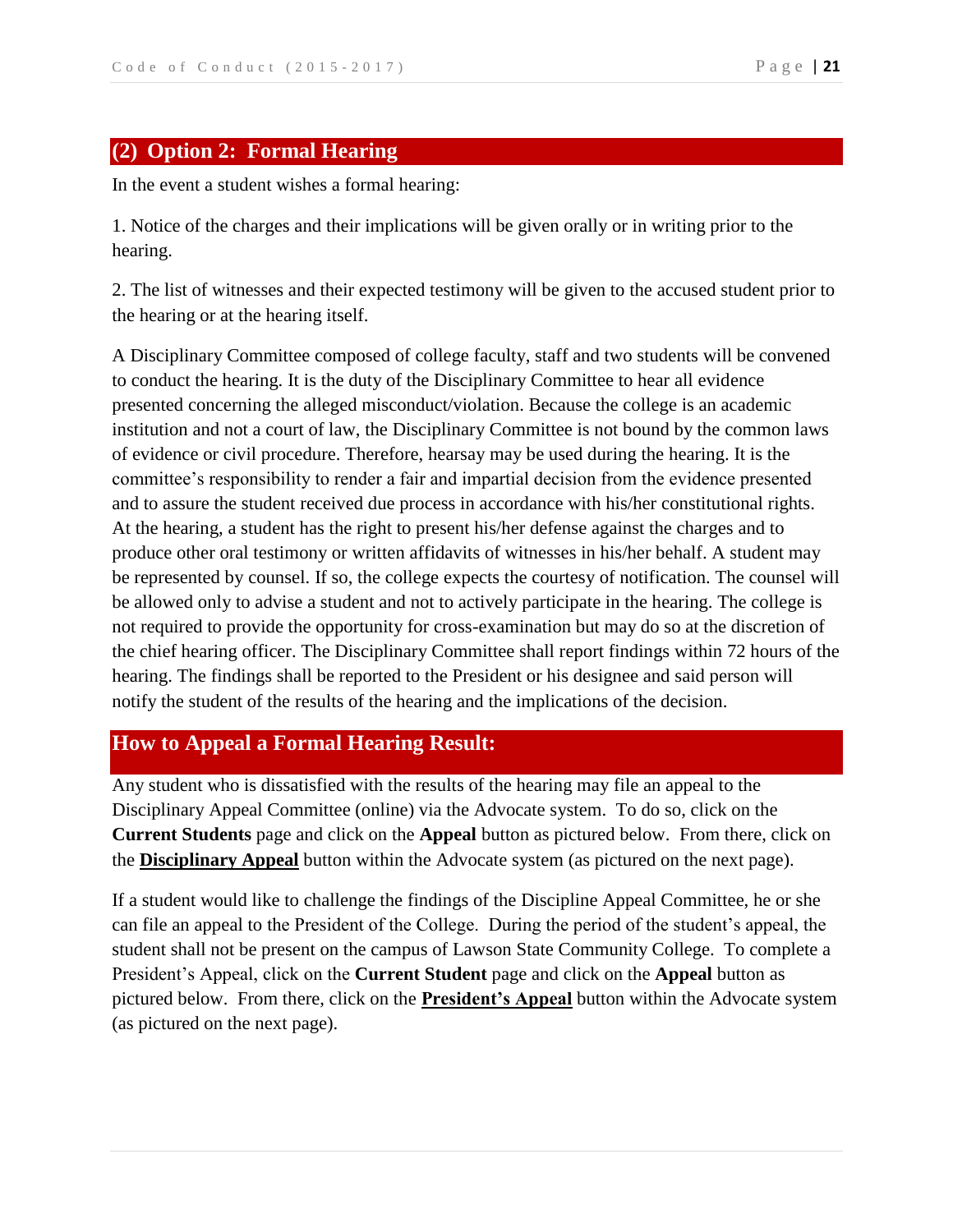# **How to File an Appeal Online in the Advocate System**

Step 1: Click on the Appeal button



Step 2: Select the correct appeal, either Discipline Appeal or President's Appeal (for Code of Conduct violations)

| <b>Public Incident Report</b>                                                                                                                                                                                                                                                                                                                                                                                                                                        |                                                                                                                                                                                                                                                                                                                     |
|----------------------------------------------------------------------------------------------------------------------------------------------------------------------------------------------------------------------------------------------------------------------------------------------------------------------------------------------------------------------------------------------------------------------------------------------------------------------|---------------------------------------------------------------------------------------------------------------------------------------------------------------------------------------------------------------------------------------------------------------------------------------------------------------------|
| Students, Faculty and Staff: Welcome to the Lawson State Community College Complaint and Incident Reporting website. For students: Use this site to submit<br>general concerns or complaints; grade challenges; appeals (to decisions rendered); harassment claims and other incidents. For Faculty and/or Staff: Use this site<br>to submit general concerns or complaints; behavior violations; academic dishonesty claims; harassment claims and other incidents. |                                                                                                                                                                                                                                                                                                                     |
| It is the College's policy to take all reported incidents seriously and work hard to provide fair and equitable resolutions. In order to file an official complaint, concern<br>or incident, it must be in writing and recorded. This site is available 24/7. Response times vary based on information provided. Thus, please give the college ample<br>time to respond; typically this can range from 24 to 72 hours. Responses will be sent via email.             |                                                                                                                                                                                                                                                                                                                     |
|                                                                                                                                                                                                                                                                                                                                                                                                                                                                      | To file an incident, please identify your reporter type in the drop-down box below and complete all required information.                                                                                                                                                                                           |
| NOTE: Failure to complete and submit the required information will render your complaint or concern invalid in our system. Therefore, we encourage you to pay<br>careful attention as you work through this process. If you have any questions about this form or about our processes for resolving reported issues, please email us<br>at complaints@lawsonstate.edu.                                                                                               |                                                                                                                                                                                                                                                                                                                     |
| <b>Reporter Type</b>                                                                                                                                                                                                                                                                                                                                                                                                                                                 | * indicates a required field                                                                                                                                                                                                                                                                                        |
| Please complete this section first before moving forward.                                                                                                                                                                                                                                                                                                                                                                                                            |                                                                                                                                                                                                                                                                                                                     |
|                                                                                                                                                                                                                                                                                                                                                                                                                                                                      |                                                                                                                                                                                                                                                                                                                     |
| I am reporting a/an*                                                                                                                                                                                                                                                                                                                                                                                                                                                 | Please indicate what type of report you are wishing to submit.                                                                                                                                                                                                                                                      |
|                                                                                                                                                                                                                                                                                                                                                                                                                                                                      |                                                                                                                                                                                                                                                                                                                     |
| My relationship to Lawson State Community<br>College*                                                                                                                                                                                                                                                                                                                                                                                                                | Please indicate whether you are a student, faculty member, staff member, administrate<br>ir member of the community.                                                                                                                                                                                                |
| Has the Matter Been Addressed Informally?*                                                                                                                                                                                                                                                                                                                                                                                                                           | Have you tried to resolve this matter by speaking to the person(s) involved in this situation (i.e., faculty or staff member,<br>administrator, student, etc) before filing this report? If no, please file this report after you have attempted to resolve the matter<br>informally unloan you. fool ungomfortable |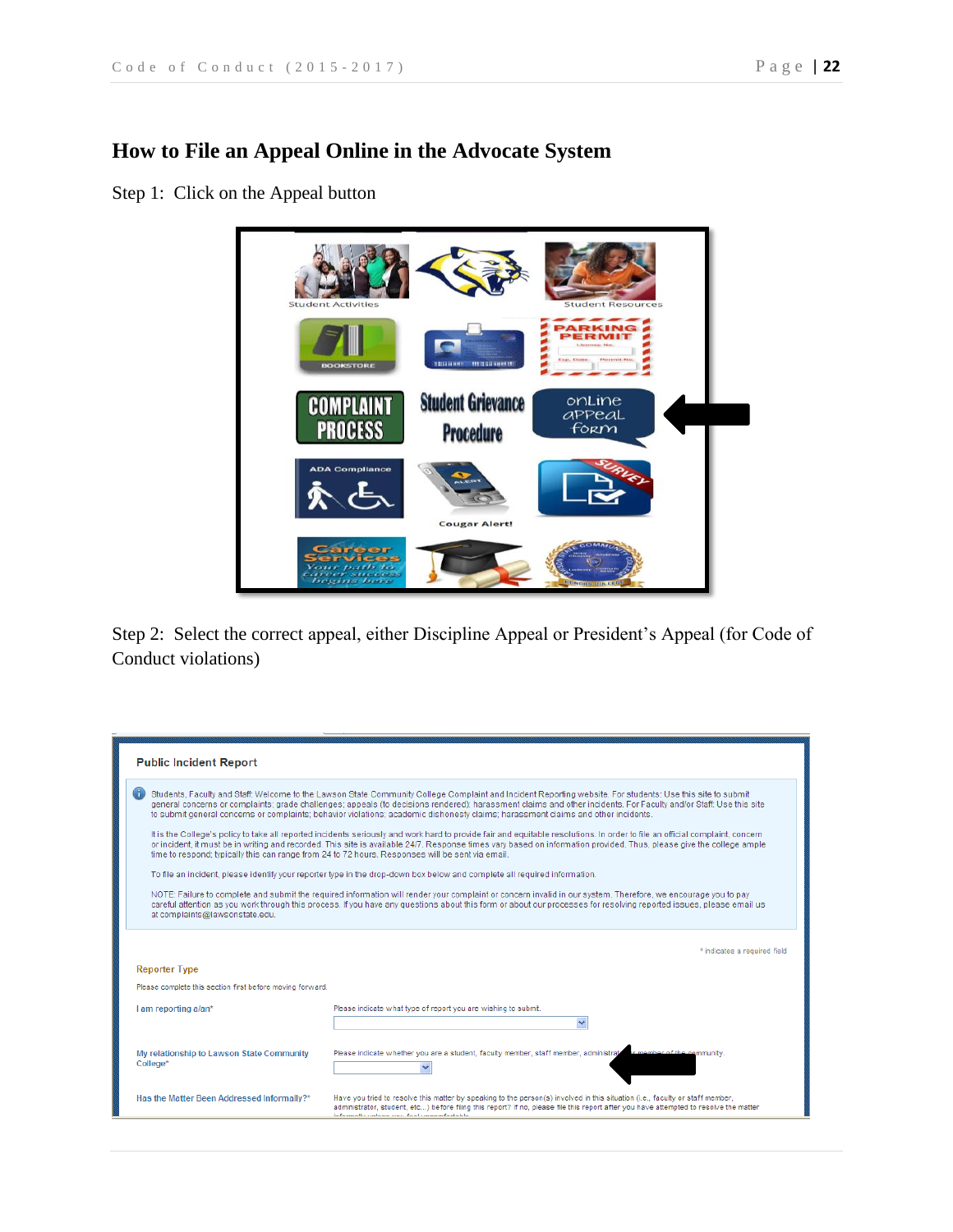## **More about the Appeal Process (and Categories of Appeal)**

All students at Lawson State Community College are entitled to due process. Hence, once a sanction is imposed against a student, a student has a right to Appeal the sanction and present their own defense and evidence and challenge the decision reached (regardless if the sanction is a Level 1, Level 2 or Level 3 sanction).

The Appeal Process differs depending on the type of offense committed (either academic dishonesty offense or code of conduct offense) and is divided into two categories of Appeals— **(1)** Appeals of Academic Dishonesty Sanctions; and **(2)** Appeals of Code of Conduct Sanctions.

| Appealing Academic Sanctions—Categories of Appeals           |
|--------------------------------------------------------------|
| Appealing Level 1 Academic Dishonesty Sanctions.             |
| Appealing Level $2 \& 3$ Academic Dishonesty Sanctions.      |
| Appealing Code of Conduction Sanctions—Categories of Appeals |
| Appealing Level 1 Code of Conduct Violation Sanctions.       |
| Appealing Level 2 & 3 Code of Conduct Violation Sanctions    |

## **Appealing Level 1 (L1) Academic Dishonesty Sanctions**

# **How to Appeal Level 1 Unlike discipline issues, students can appeal Level 1 academic dishonesty sanctions.**

**Academic Dishonesty Sanctions Imposed:** All LSCC students have due process rights the moment an academic dishonesty sanction is imposed. Appealing an imposed sanction is done completely online through the online Advocate system. Failure to file an Appeal (within 7 business days after a sanction has been issued) indicates acceptance and agreement of the sanction issued and penalty imposed.

A **Level 1 (L1)** academic dishonesty sanction cannot be issued by an instructor unless the following conditions are met.

> i. The instructor *must* report the academic dishonesty offense online via the online Advocate Code of Conduct tracking system within 10 business days following the documented cheating offense. If not, the sanction cannot be issued against a student.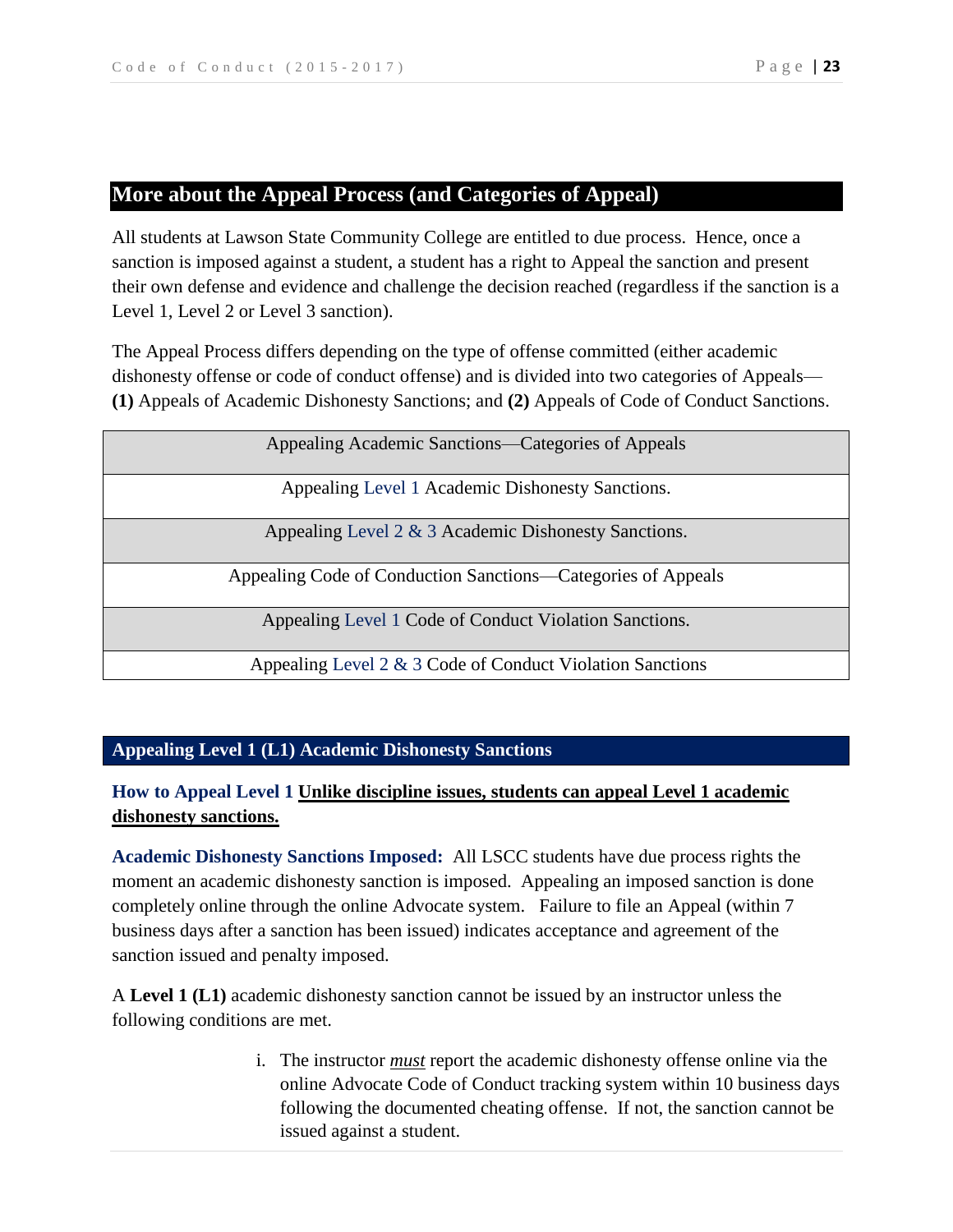ii. The instructor must report the cheating offense in writing (via the Advocate Code of Conduct tracking system) and upload evidence, including photographic documents (supporting the claims of academic dishonesty including any witness statements) prior to issuing any sanction against any student, if applicable.

Sanctions issued against cheating are assumed factual if a student does not issue an Appeal. Students have 7 business days to challenge a sanction. Once the 7 business days has lapsed, the sanction can be imposed.

If an appeal is filed, the evidence submitted which includes eyewitness accounts (by the instructor or other students) will be reviewed by the appropriate Dean (Academic or College Transfer), and the sanction will either be upheld or denied (due to lack of evidence) within 10 business days upon receipt of the academic dishonesty charge (online). Phone calls and emails are NOT appropriate; this is a completely online process.

#### **Submitting an Appeal:**

Appeals cannot be issued outside of the Advocate online system. Students MUST use the Advocate system to submit all Appeals. Click on the **Current Students** page on the LSCC website to submit your **Appeal**

When submitting an **Appeal** for a **Level 1** sanction imposed, the student will need to outline a defense as it relates to the academic dishonesty charge. A student simply stating that he or she does not agree with the sanction or the cheating offense is not enough to turn over a sanction that has been imposed by an instructor. Rather, they will have to provide evidence or witnesses countering the instructor's assertions that they have been caught cheating.

**NOTE:** Students asserting that they did not know they were committing an academic dishonesty offense is not acceptable, particularly since LSCC publishes its Academic Dishonesty violations publicly. All LSCC students are responsible for reading all policies and procedures, particularly those that govern student behavior and responsibilities on campus and within all academic environments (in class and online). Meaning distance education students are held to the same academic integrity standards as face-to-face (ground) students.

Once an **Appeal** has been received, the appropriate Dean (Academic or College Transfer) will send the **FINAL** ruling to the student and faculty member via email only. No phone calls will be issued. Because **Level 1** academic sanctions do not involve penalties that require a student to be administratively withdrawn from a course or to be withdrawn from the course or be issued a failing grade in the course or suspension, Appeals cannot be appealed beyond the Dean level. **The Dean's decision on all Level 1 offenses are final.** No other method of Appeal is available at this Level.

To begin a **Level 1** Appeal.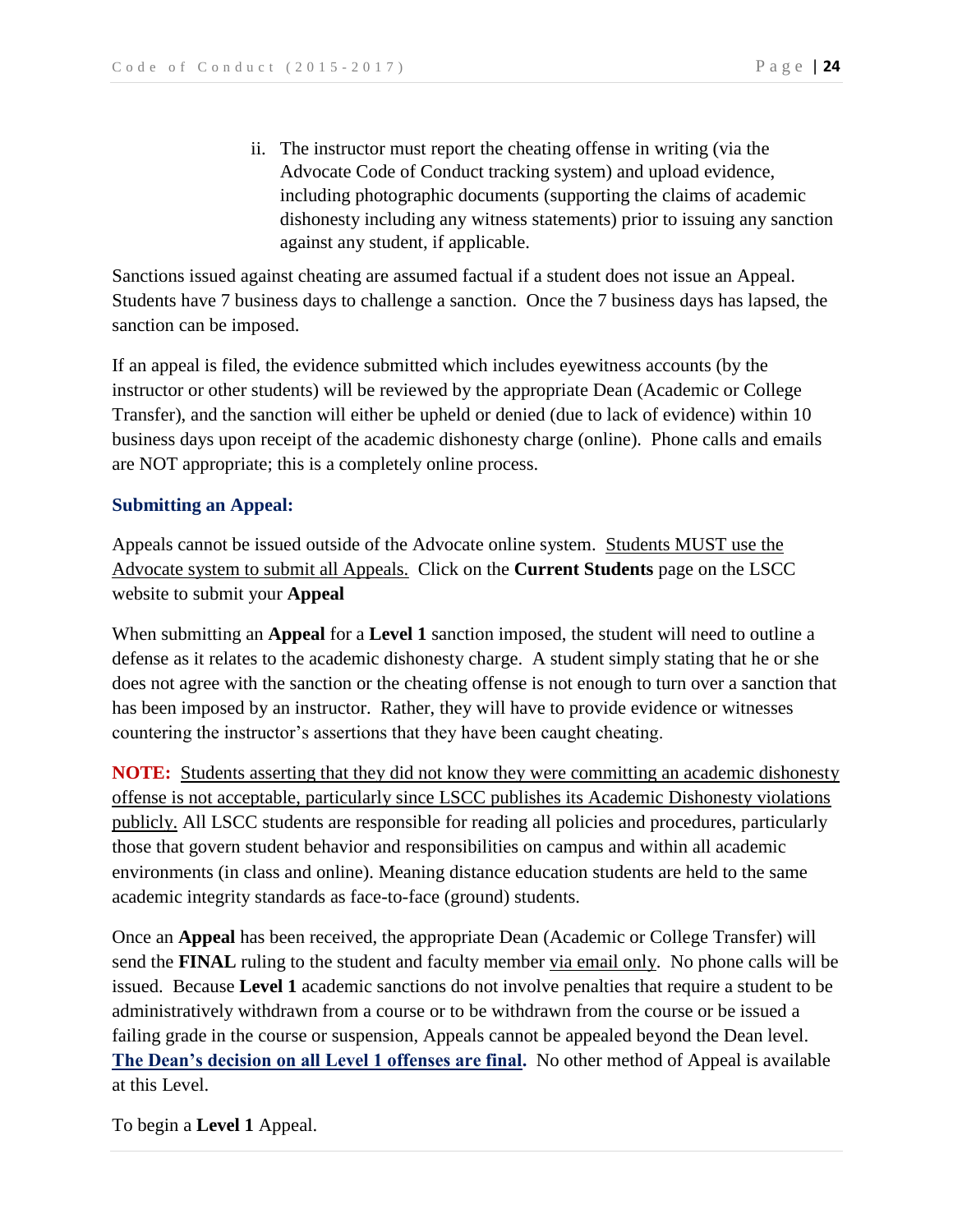- 1. Go to Lawson State's main webpage ([www.lawsonstate.edu](http://www.lawsonstate.edu/))
- 2. Click on **Current Students**
- 3. Click on the **Online Appeal Form** icon and follow the prompts to file an Appeal

**NOTE:** Appeals without evidence will not be successful. You cannot appeal a decision based on your disagreement with the decision. Since sanctions are posed based on evidence submitted, in order to reverse an appeal, you must provide new evidence that would speak to your innocence (i.e., new witnesses, evidence that you wrote the work, etc….).

#### **Appealing Level 2 (L2) or Level 3 (L3) Academic Dishonesty Sanctions**

### **Appealing Level 1 (L1) Academic Dishonesty Sanctions**

**How to Appeal Level 1 Academic Dishonesty Sanctions Imposed:** All LSCC students have due process rights the moment an academic dishonesty sanction is imposed. Appealing an imposed sanction is done completely online through the online Advocate system. No other

A **Level 1 (L1)** academic dishonesty sanction cannot be issued by an instructor unless the following conditions are met.

- iii. The instructor *must* report the academic dishonesty offense online via the online Advocate Code of Conduct tracking system within 10 business days following the documented cheating offense. If not, the sanction cannot be issued against a student. In other words, if an instructor issues a grade of zero on an assignment (because he or she alleges that a student has cheated on an exam), but fails to report the incident to the college officially (for review and approval by the appropriate Dean—either Academic or College), the sanction will not stand and the original grade earned on the exam will stand.
- iv. The instructor must report the cheating offense in writing (via the Advocate Code of Conduct tracking system) and upload evidence, including photographic documents (supporting the claims of academic dishonesty including any witness statements) prior to issuing any sanction against any student.

**Confiscation of Cheating Evidence**: A teacher has the right to confiscate all evidence of cheating from a student (i.e., cheat sheets, crib notes, phones, calculators, etc…) temporarily for up to ONE hour (no more) after the end of the class). It is during this time, that the instructor will be allowed to photograph all evidence of cheating. Once the hour has expired, the instructor must give the student back all evidence of cheating. If a student refuses to give the instructor the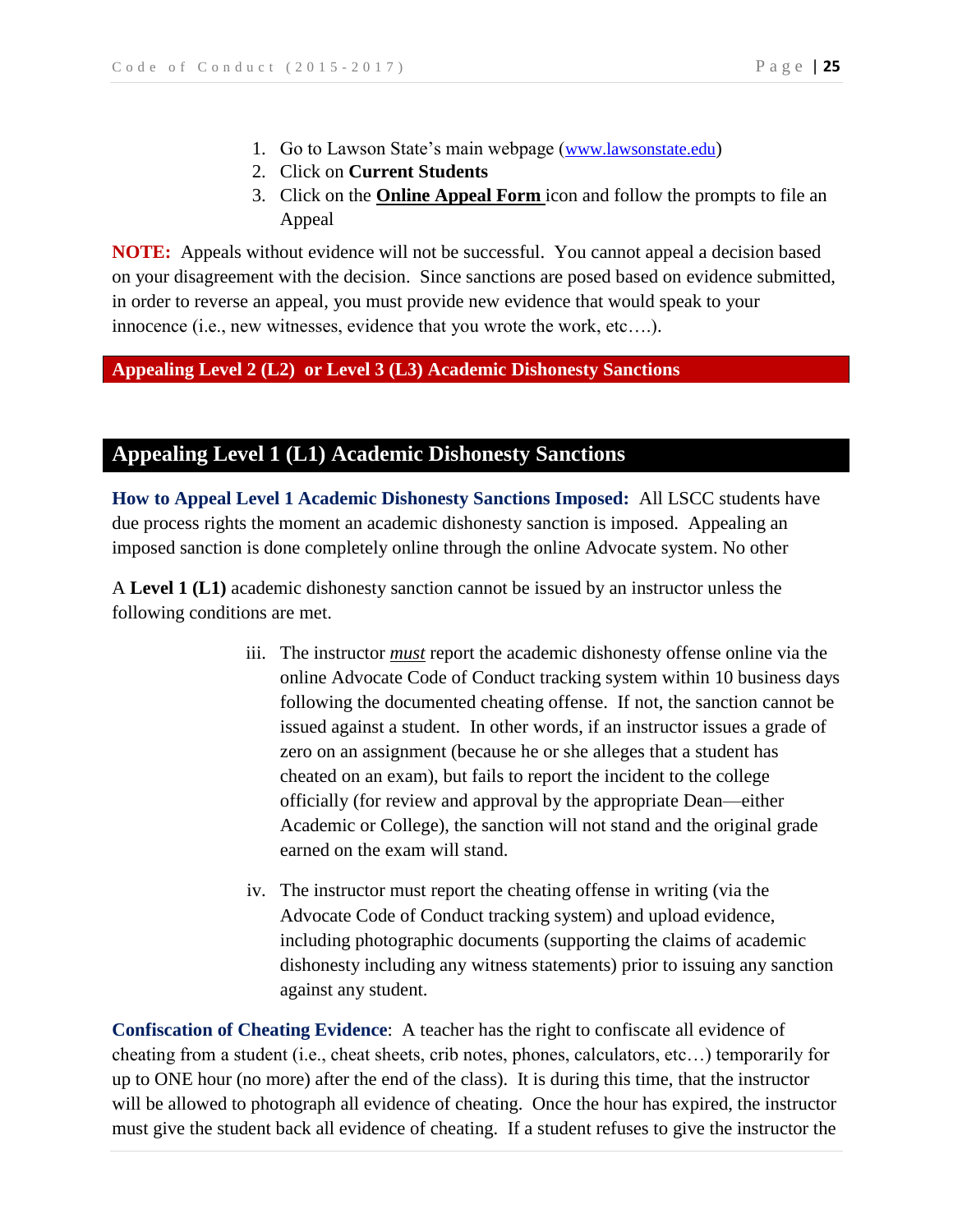evidence (which is viewed as obstruction), then the sanction sought against the student will automatically move the highest level sanction (Level 3) given for the offense committed. Further, such refusal will be used against the student during his or her Due Process hearing.

- v. The evidence submitted (by the instructor) will be reviewed by the appropriate Dean (Academic or College Transfer) and the sanction will either be upheld or denied (due to lack of evidence) within 10 business days upon receipt of the academic dishonesty charge (online). Phone calls and emails are NOT appropriate; this is a completely online process.
- vi. **Submitting an Appeal:** If the **Level 1** sanction is upheld, the student can challenge the validity of the academic dishonesty charge and the sanction imposed in writing within 10 business days (via the Advocate online appeal process). Appeals submitted after 10 business days will not be considered. Appeals cannot be issued outside of the Advocate online system. Students MUST use the Advocate system to submit all Appeals. Click on the **Current Students** page on the LSCC website to submit your **Appeal**
- vii. When submitting an **Appeal** for a **Level 1** sanction imposed, the student will need to outline a defense as it relates to the academic dishonesty charge. A student simply stating that he or she does not agree with the sanction or the cheating offense is not enough to turn over a sanction that has been imposed by an instructor. Rather, they will have to provide evidence or witnesses countering the instructor's assertions that they have been caught cheating.

**NOTE:** Students asserting that they did not know they were committing an academic dishonesty offense is not acceptable, particularly since LSCC publishes its Academic Dishonesty violations publicly. All LSCC students are responsible for reading all policies and procedures, particularly those that govern student behavior and responsibilities on campus.

> viii. Once an **Appeal** has been received, the appropriate Dean (Academic or College Transfer) will send the **FINAL** ruling to the student and faculty member via email only. No phone calls will be issued. Because **Level 1** academic sanctions do not involve penalties that require a student to be administratively withdrawn from a course or to be withdrawn from the course or be issued a failing grade in the course or suspension, Appeals cannot be appealed beyond the Dean level. **The Dean's decision on all Level 1 offenses are final.** No other method of Appeal is available on this Level.

To begin a **Level 1** Appeal.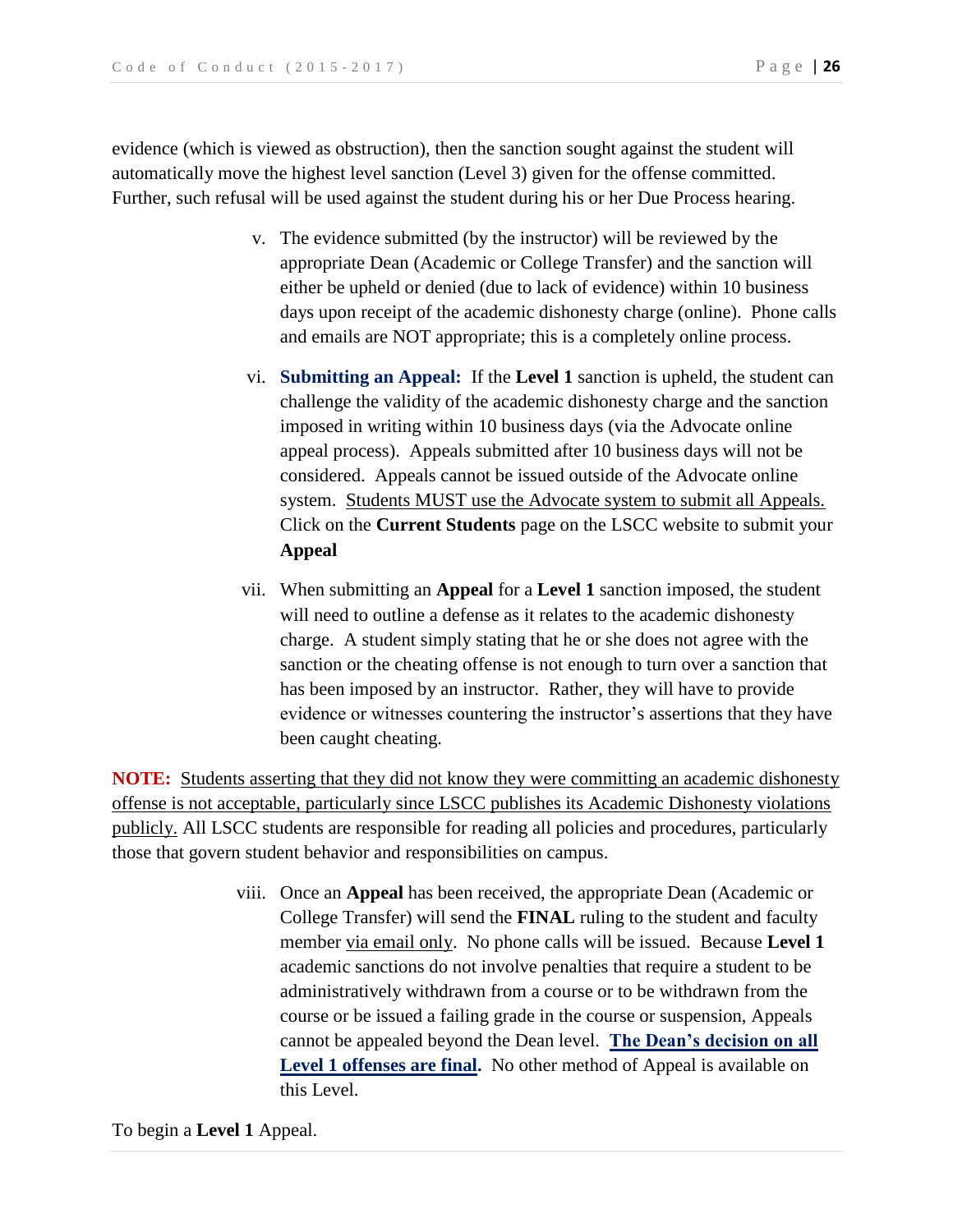- 4. Go to Lawson State's main webpage [\(www.lawsonstate.edu\)](http://www.lawsonstate.edu/)
- 5. Click on **Current Students**
- 6. Click on the **Online Appeal Form** icon and follow the prompts to file an Appeal

**NOTE:** Appeals without evidence will not be successful. You cannot appeal a decision based on your disagreement with the decision. Since sanctions are posed based on evidence submitted, in order to reverse an appeal, you must provide new evidence that would speak to your innocence (i.e., new witnesses, evidence that you wrote the work, etc….)

Receiving a Level 2 (L2) or Level 3 (L3) Academic Dishonesty sanction is a serious infraction. It means you have either received your second charge of cheating as a Lawson State student or the severity of your first academic dishonesty alleged act was viewed as so severe (i.e., getting someone other than you to complete your work online) that a Level 2 charge is being sought against you.

All Level 2 and Level 3 academic dishonesty claims (against the student) warrant a hearing (unless waived by the student). In such cases, students will be given two options:

- 1. Challenge the sanction issued via a Due Process Hearing
- 2. Penalty Without Hearing: Waive his or her rights to a Due Process Hearing and accept the sanction.

#### **How to Issue an Appeal:**

If a Level 2 or Level 3 sanction is being sought out against you, and you would like to appeal the sanction (opposed to accepting it) and have a Due Process Hearing, follow these steps to appeal.

To begin a **Level 2 and Level 3** Appeal.

- 1. Go to Lawson State's main webpage ([www.lawsonstate.edu](http://www.lawsonstate.edu/))
- 2. Click on **Current Students**
- 3. Click on the **Online Appeal Form** icon and follow the prompts to file an Level 2 / Level 3 Appeal

\*\*Please note that all students: regular, transfer, transient and dual enrollment students fall under Lawson State's Code of Student Conduct.